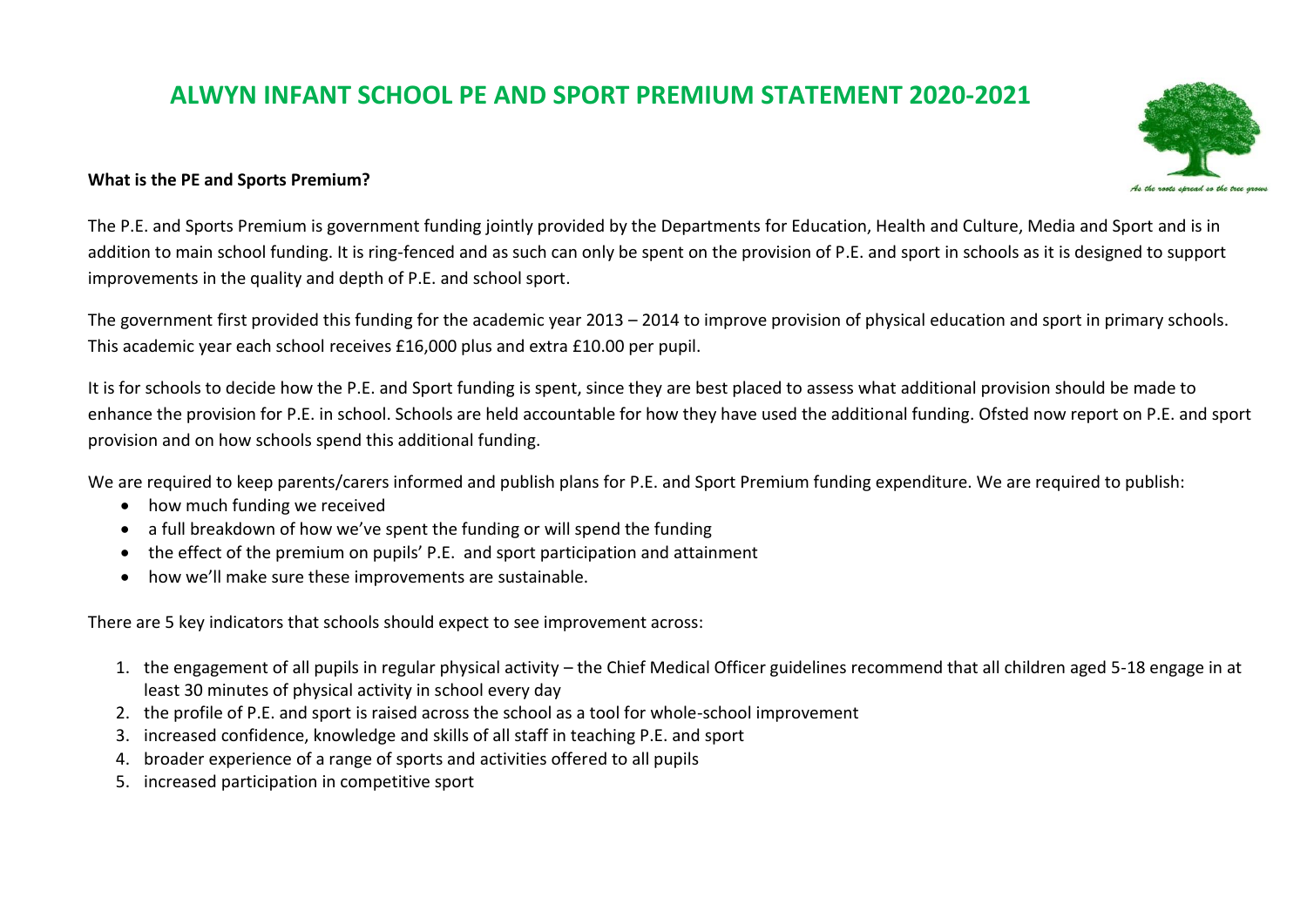**Lead member of staff responsible**

**Miss Alice Parsons**

Academic Year 2020 – 2021

| <b>Actions &amp; Funding</b>                                                                                                                                                                          | Impact                                                                                                                                                                                                                                                                                                                                                                                                                                                                                                                                                                                                                                                                                                                                                                                                                                                                                                                                                                                                                                                                                                                              | Sustainability                                                                                                                                                                                                                                                                                                                                                                          | <b>Review/Next steps</b>                                                                                                                           |
|-------------------------------------------------------------------------------------------------------------------------------------------------------------------------------------------------------|-------------------------------------------------------------------------------------------------------------------------------------------------------------------------------------------------------------------------------------------------------------------------------------------------------------------------------------------------------------------------------------------------------------------------------------------------------------------------------------------------------------------------------------------------------------------------------------------------------------------------------------------------------------------------------------------------------------------------------------------------------------------------------------------------------------------------------------------------------------------------------------------------------------------------------------------------------------------------------------------------------------------------------------------------------------------------------------------------------------------------------------|-----------------------------------------------------------------------------------------------------------------------------------------------------------------------------------------------------------------------------------------------------------------------------------------------------------------------------------------------------------------------------------------|----------------------------------------------------------------------------------------------------------------------------------------------------|
| (Actions identified through self-<br>review to improve the quality of<br>provision)                                                                                                                   | (Anticipated/actual effect on pupils including<br>measures/evidence)                                                                                                                                                                                                                                                                                                                                                                                                                                                                                                                                                                                                                                                                                                                                                                                                                                                                                                                                                                                                                                                                | (How will the improvements be<br>sustained)                                                                                                                                                                                                                                                                                                                                             |                                                                                                                                                    |
| (Cost: £9675)<br><b>MNR Coaching</b><br>Mr Baker is a sports specialist. He<br>teaches and demonstrates<br>fundamental skills for all three<br>year groups in the school.<br>(Key Indicators 3 and 4) | Mr Baker works with all three year groups in the<br>school this year.<br>He focuses on different sports and the skills that are<br>required to participate in these sports. He focuses on<br>multi-skills with reception, allowing the children to<br>learn these through fun and stimulating games.<br>Children are observed and assessed in each lesson and<br>lesson are differentiated to support each child's<br>individual needs.<br>Children and staff enjoy Mr Baker's lessons. Staff gain<br>many skills and ideas from his lessons and are<br>supported in their own professional development<br>through team teaching. Children make progress and<br>are constantly reviewed, supported and challenged<br>where needed. Because Mr Baker teaches all three<br>year groups, our PE lessons have good continuity and<br>Mr Baker builds strong relationships with both staff<br>and children.<br>The children have expressed their enjoyment in his<br>lessons: "Mr Baker's lessons are so fun and they give<br>me lots of exercise" "They are just so fun! He plays<br>lots of fun games with us and all of the games are | All teachers will receive planning from Mr<br>Baker, which they can use in their own<br>lessons.<br>Teacher's will team teach with Mr Baker<br>to support the children, as well as their<br>own professional development in PE.<br>Mr Baker encourages 'co-teaching'.<br>Whereby he ensures that teachers are<br>involved in his lessons, supporting their<br>professional development. | We will continue to have Mr Baker in<br>next year for all year groups.<br>He will also start to take an after<br>school multi skills club for KS1. |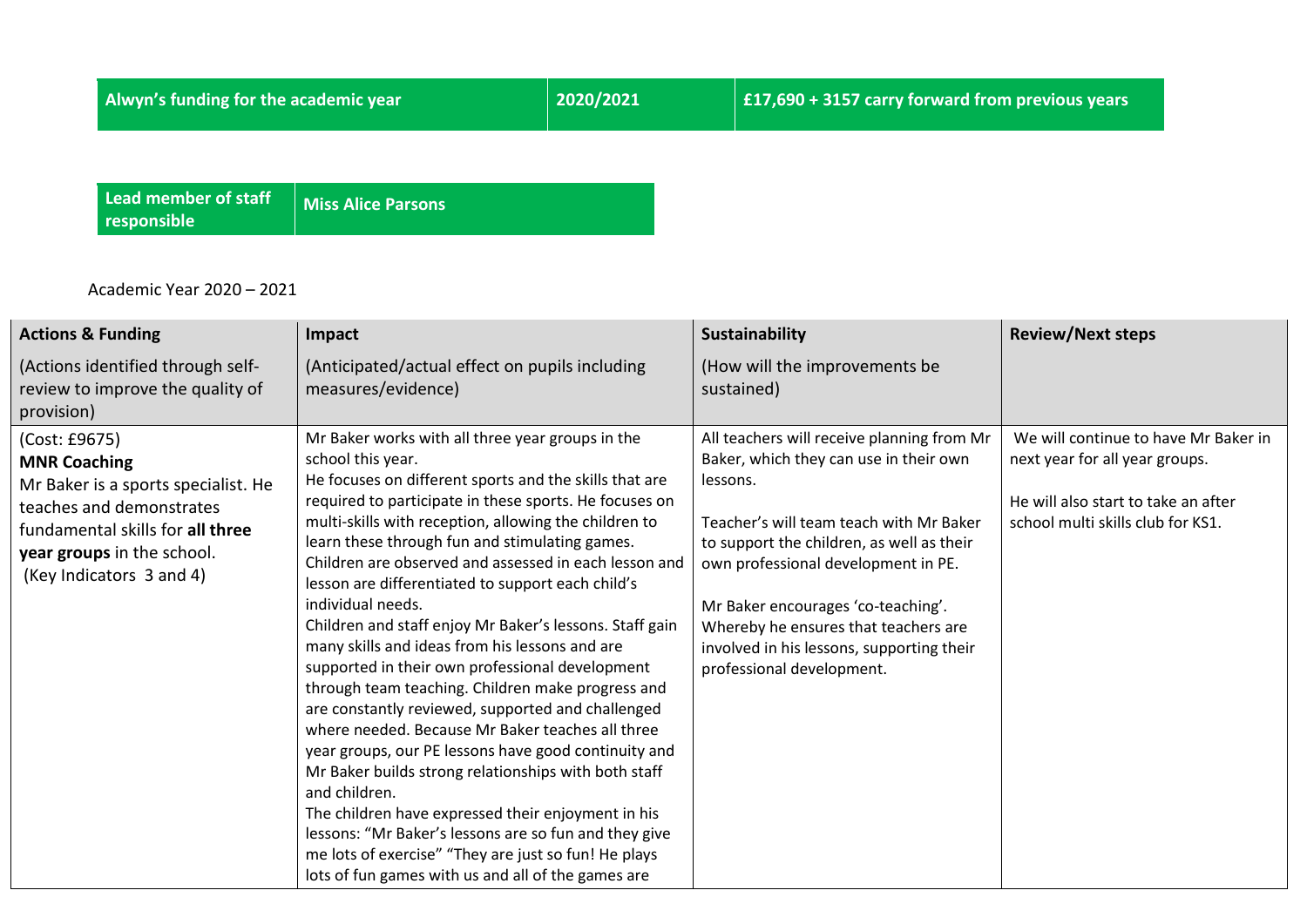|                                                                                                                                                                                  | different". "He is really friendly and fun and he makes<br>me smile".<br>Teachers feel supported in their professional<br>development and observe and join in with Mr Baker's<br>sessions.                                                                                                                                                                                                                                                                                                                                                                                                                                                                                                                                                                                                                                                                                                                                                |                                                                                                                                                                                                                                                                                                      |                                                                                                |
|----------------------------------------------------------------------------------------------------------------------------------------------------------------------------------|-------------------------------------------------------------------------------------------------------------------------------------------------------------------------------------------------------------------------------------------------------------------------------------------------------------------------------------------------------------------------------------------------------------------------------------------------------------------------------------------------------------------------------------------------------------------------------------------------------------------------------------------------------------------------------------------------------------------------------------------------------------------------------------------------------------------------------------------------------------------------------------------------------------------------------------------|------------------------------------------------------------------------------------------------------------------------------------------------------------------------------------------------------------------------------------------------------------------------------------------------------|------------------------------------------------------------------------------------------------|
| (Cost: £ included above)<br><b>MNR Coaching (Tuesday and</b><br><b>Wednesday lunch club)</b><br>Mr Baker comes to Alwyn once a<br>week for lunch club.<br>(Key Indicator 1)      | Mr Baker works with Year One and Two children<br>during lunch time play in the football area. He teaches<br>the children a range of games and skills, working as a<br>team.<br>The children can then play these games in their own<br>time and use these skills in their class PE lessons.<br>Children enjoy these sessions. They support the school<br>behavior management and playground policy and<br>SDP, as children are in a focused area. Children have<br>expressed how they enjoy Mr baker's lunch clubs as it<br>takes them out of the busy playground. Their learning<br>is extended and the children have fun! 'I like being<br>with Mr Baker at playtimes because I can do sports', 'I<br>like doing sports at playtime because the playground<br>is busy'. TAs have commented staying 'Having Mr<br>Baker at lunch times allows the children to focus on<br>sports and helps to reduce accidents and negative<br>behaviors' | This will boost children confidence and<br>support them with skills for sports and<br>their PE lessons.<br>Support the schools SDP (playground<br>behavior)                                                                                                                                          | We will continue to have lunch clubs<br>with Mr Baker on Tuesdays and<br>Wednesdays next year. |
| (Cost: £1,750)<br><b>Get sport inspired (lunch club)</b><br>Coaches comes to Alwyn<br>lunchtimes every Monday and<br>Thursday. They work with Y1 and<br>Y2.<br>(Key Indicator 1) | Children in Year 1 and 2 play a football game or learn<br>football skills with our football coach.<br>Children enjoys these sessions. Children have<br>expressed that they enjoy the change to play on a<br>"proper football area with proper goals". Teaching<br>assistants have expressed that it supports playground<br>behavior, allowing children to engage in competitive<br>sport in a monitored area.                                                                                                                                                                                                                                                                                                                                                                                                                                                                                                                             | KS1 can choose if they wish to join in or<br>not. Many do and this is a very popular<br>club.<br>Teaching assistants observe and monitor<br>these sessions with the coach. Teaching<br>assistants gain ideas and confidence to<br>replicated these sessions independently<br>during break time play. | This will continue next year.                                                                  |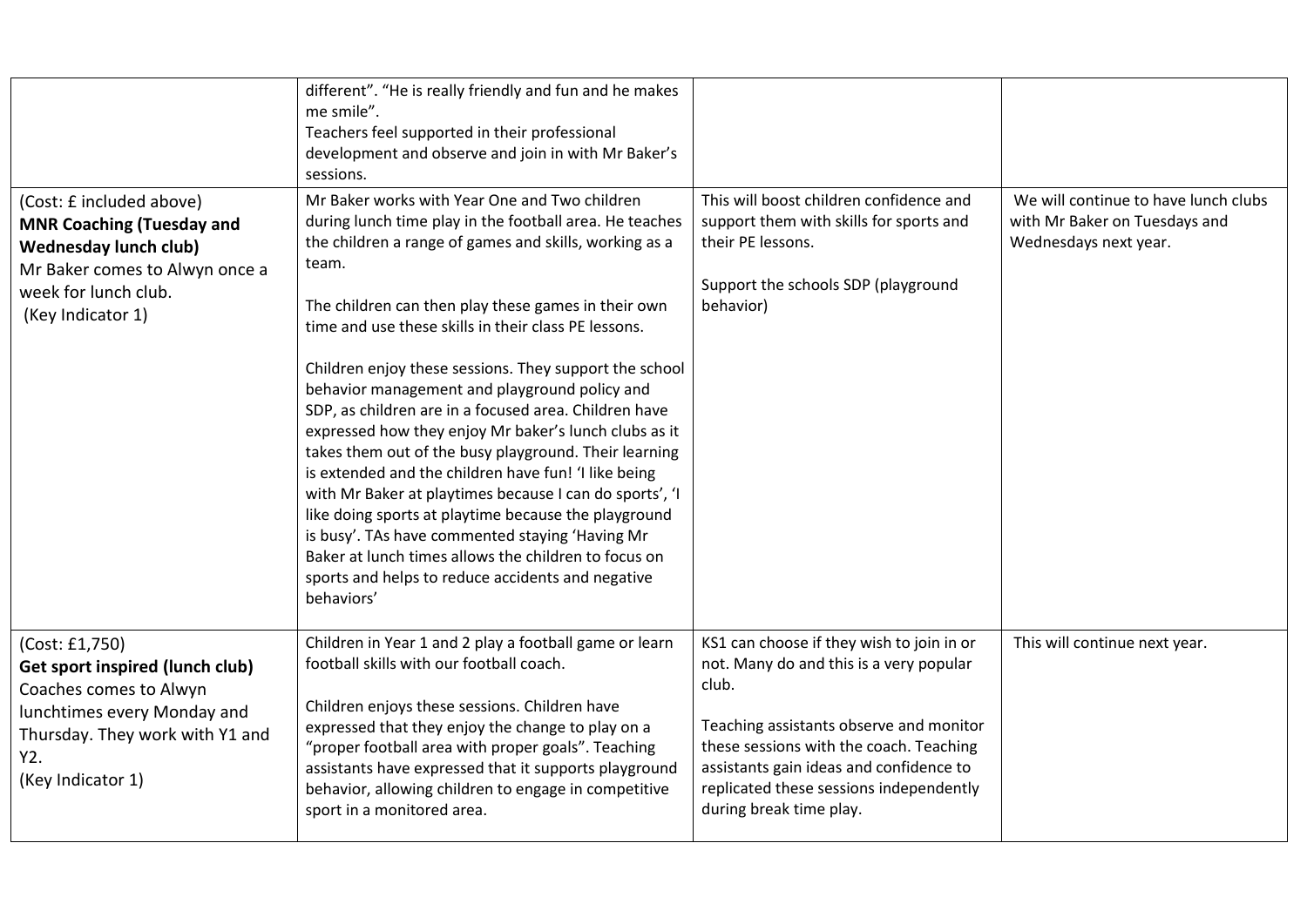|                                                                                                                              | This support the school behavior management and<br>playground policy and SDP, as children are in a<br>focused area.                                                                                                                                                                                                                                                                                                                                                                                                                                                                                                                                                                                                                                                                                                                                                                                                                                      |                                                                                                                                                                                                                                                                   |  |
|------------------------------------------------------------------------------------------------------------------------------|----------------------------------------------------------------------------------------------------------------------------------------------------------------------------------------------------------------------------------------------------------------------------------------------------------------------------------------------------------------------------------------------------------------------------------------------------------------------------------------------------------------------------------------------------------------------------------------------------------------------------------------------------------------------------------------------------------------------------------------------------------------------------------------------------------------------------------------------------------------------------------------------------------------------------------------------------------|-------------------------------------------------------------------------------------------------------------------------------------------------------------------------------------------------------------------------------------------------------------------|--|
| (Cost: £1,366)<br><b>Infant SLA - Ascot &amp; Maidenhead</b><br><b>School Sports Partnership</b><br>(Key Indicators 3 and 5) | The School Sports Partnership offers national and<br>local P.E. updates, opportunities to share good<br>practice, training for teachers and teaching assistants,<br>several festivals for children in all years, inset days for<br>teachers and teaching assistants, a school self-review<br>tool in line with Ofsted expectations, self-assessment<br>wheel license for the academic year and updated<br>information with regards to the safety of teaching P.E.<br>in school.<br>Teachers feel more confident when delivering high<br>quality P.E. lessons with a range of differentiation;<br>support and challenge for individuals.<br>This year the partnership has offered many<br>competitive opportunities for the children to take part<br>in throughout home learning. Teachers and parents<br>have commented on how this has kept children active<br>during isolation periods and encouraged them to think<br>about their health and fitness. | Teachers are trained by sports specialists<br>either in school (Mrs Douglass; dance<br>instructor, Mr Baker; Real P.E., Mr Smith;<br>Multi-skills) and by attending twilight<br>sessions at local schools (curriculum Gym,<br>curriculum Dance. (Key Indicator 3) |  |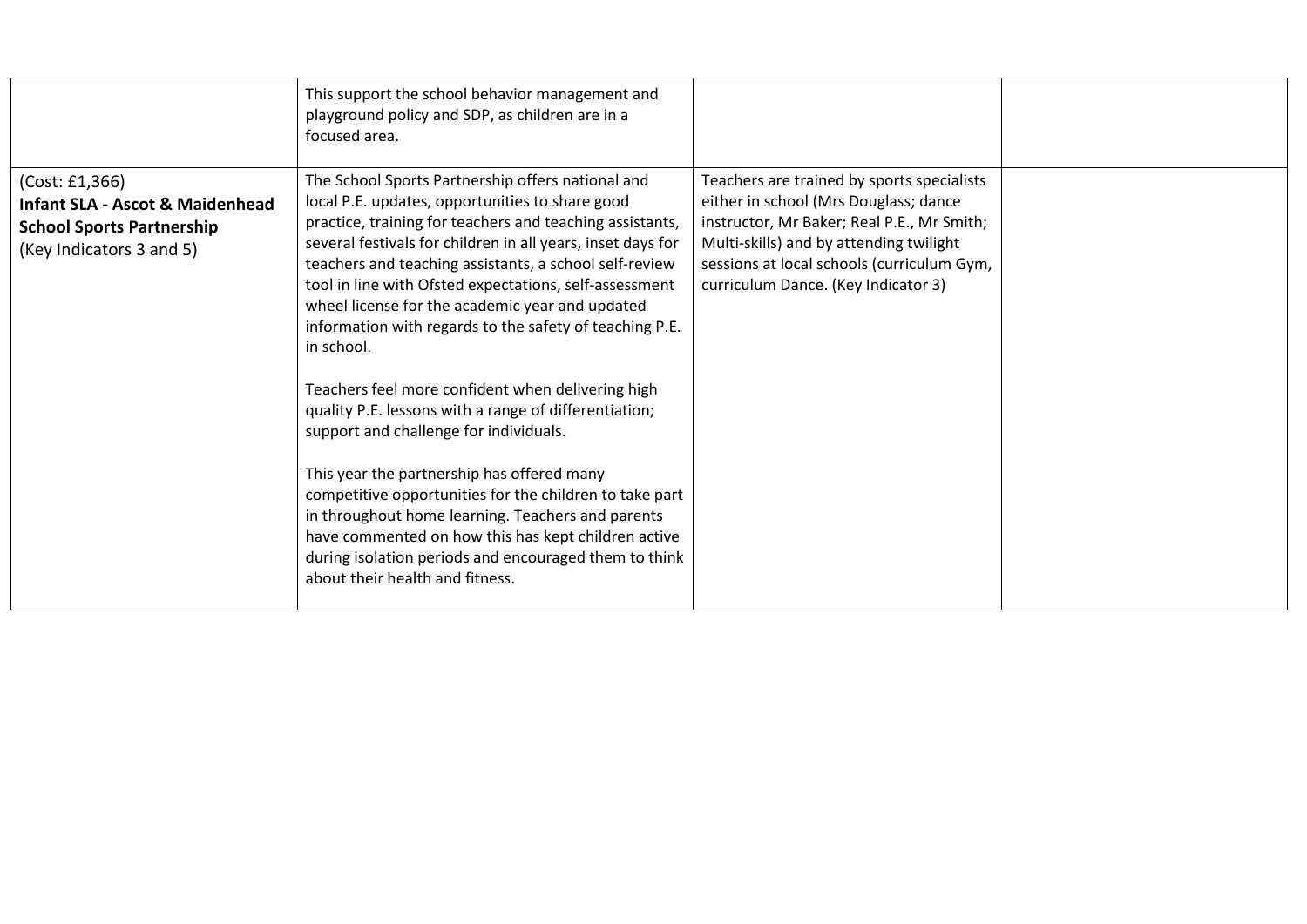| (Cost: £4,320)<br><b>AK Gymnastics</b><br>Kayleigh, our morning gymnastics<br>club coach will be coming in to<br>teach Gymnastics to our Y1<br>children once a week throughout<br>the year.<br>(Key Indicators 3 and 4) | As well as coaching the before school gymnastics club,<br>Kayleigh will be coming in once a week to teach our<br>Year 1 children and to support the teachers with<br>setting up and using our large apparatus, in line with<br>current safety procedures.<br>The children have expressed how much they enjoy<br>Miss White's lessons. "We get loads of exercise whilst<br>we are doing all the cool moves" "We learn so many<br>new things from her". Miss White has a lovely<br>temperament with the children and they all enjoy her<br>lessons.                                                               | Y1 teachers will gain ideas for warm up<br>activities and the main lesson including<br>the break down steps when teaching<br>children how to do a forward roll,<br>cartwheel or handstand and how to<br>safely use our large apparatus. Teachers<br>will receive lesson plans for the full term.<br>They will teach alongside Kayleigh. | We will continue to have Kayleigh in<br>for Year One gymnastics next year.       |
|-------------------------------------------------------------------------------------------------------------------------------------------------------------------------------------------------------------------------|-----------------------------------------------------------------------------------------------------------------------------------------------------------------------------------------------------------------------------------------------------------------------------------------------------------------------------------------------------------------------------------------------------------------------------------------------------------------------------------------------------------------------------------------------------------------------------------------------------------------|-----------------------------------------------------------------------------------------------------------------------------------------------------------------------------------------------------------------------------------------------------------------------------------------------------------------------------------------|----------------------------------------------------------------------------------|
| (Cost-included as part of sport<br>SLA- no additional cost)<br>Dance Coach - Jane Douglass<br>(Key Indicators 3 and 4)                                                                                                  | Children in Year Two will enjoy weekly dance lessons<br>with Community Dance Coach, Jane Douglass. They<br>will improve their balance, poise and grace as well as<br>choreograph their own movements in groups.<br>The teachers enjoy the support that they receive from<br>Mrs Douglass, as it supports them with the Year Two<br>leavers' concert. They gain many ideas for the concert<br>and feel more confident in rehearsals.<br>The children also enjoy the lessons. Mrs Douglass<br>often incorporated ideas linked to the children's<br>learning throughout the year and continues with<br>themes from | Year Two teachers will team teach<br>alongside Jane Douglass, gaining more<br>experience in how to deliver high quality<br>dance lessons.                                                                                                                                                                                               | We hope to work with Jane<br>Douglass next year to support Year<br>Two.          |
| (Cost:<br>Street dance- £75<br>hulahooping-£395<br>Reception gymnastics-£120<br>Jane douglass dance-£480<br>Yoga-£160<br>Danny Bike- £450<br>All other activities were free<br>workshops)                               | Due to the Covid-19 pandemic, some children missed<br>out on a lot of PE teaching in school. With this in mind<br>we planned many workshops and activities for the<br>children to take part in towards the end of the year.<br>These workshops promoted a love for sport and<br>exposed the children to new experiences and<br>encouraged exercise and a healthy lifestyle.<br>Both children and staff expressed how much fun these<br>sessions were and came away having learnt new skills.                                                                                                                    | Children were exposed to new sporting<br>activities and we hope to continue this<br>next year. It has been important to<br>provide opportunities for the children to<br>experience new activities and to keep<br>them active. Teachers gained ideas for<br>their own sporting activities and lessons.                                   | We will plan some of these<br>activities again for our sports week<br>next year. |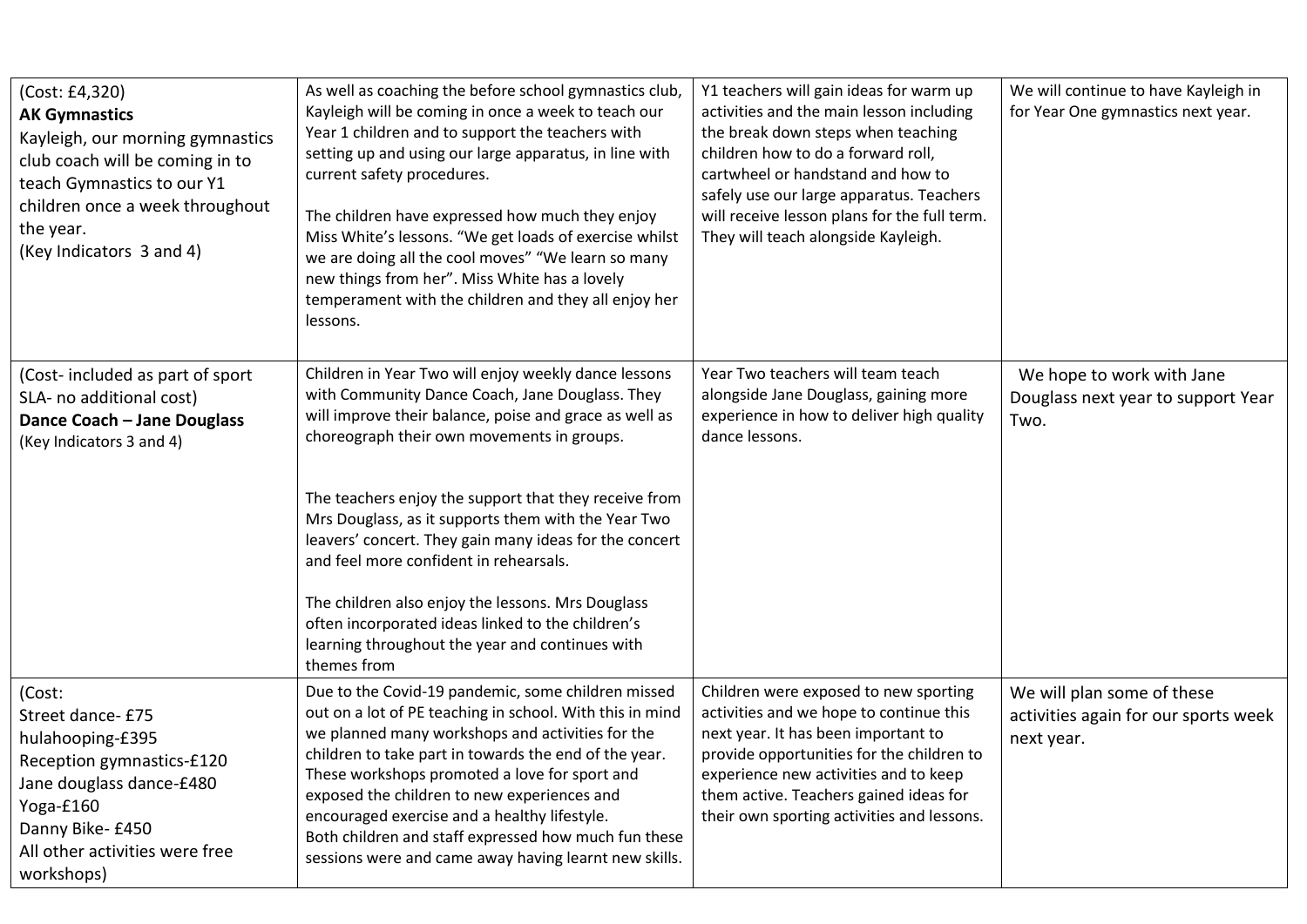| Sports workshops and extra<br>activities                         | The following were included:<br>Cheerleading<br>street dance<br>hulahooping<br>cricket<br>Danny's extreme bike show<br>gymnastics<br>yoga<br>perform and movement                                                                                                                                                                                                                                                                                                                                                                                                                                           |                                                                                                                                                                                                                                                                                                                                                                                                                         |                                                                                                                                                                                      |
|------------------------------------------------------------------|-------------------------------------------------------------------------------------------------------------------------------------------------------------------------------------------------------------------------------------------------------------------------------------------------------------------------------------------------------------------------------------------------------------------------------------------------------------------------------------------------------------------------------------------------------------------------------------------------------------|-------------------------------------------------------------------------------------------------------------------------------------------------------------------------------------------------------------------------------------------------------------------------------------------------------------------------------------------------------------------------------------------------------------------------|--------------------------------------------------------------------------------------------------------------------------------------------------------------------------------------|
| Cost:<br>KS1-£300<br>Reception-£50<br>Mr Baker activity sessions | This year, due to Covid-19, traditional sports days<br>were cancelled. To ensure the children still had the<br>sports day experience we arrange activity<br>mornings/afternoons with Mr Baker for Reception and<br>KS1. This allowed the children to engage in<br>competitive activities with their whole year group.<br>School staff commented on how exciting and<br>stimulating these activity sessions were and how<br>much both staff and children enjoyed the experience.                                                                                                                             | These sessions promoted competitive<br>sports and teamwork. They enabled the<br>children to engage in a range of activities<br>and learning opportunities. Teachers<br>gained ideas for their own PE lessons.                                                                                                                                                                                                           | We will continue to have Mr Baker<br>in next year for all year groups as<br>above. We will think about having<br>Mr Baker in for a Year Two leavers<br>treat at the end of the year. |
| (cost: £249)<br>Equipment -PE bibs                               | We required each class to have a class set of coloured<br>bibs. One set per bubble due to Covid-19 in like with<br>our school risk assessment.<br>These bibs allowed children to work in specific teams<br>during their PE lessons with their teachers and Mr<br>Baker.                                                                                                                                                                                                                                                                                                                                     | These bibs will last a long time and a class<br>set will be kept by each class teacher.<br>They will continue to be used during class<br>PE sessions and extra curriculum<br>activities.                                                                                                                                                                                                                                | Bibs will be kept by class teachers<br>and used next year.                                                                                                                           |
| (cost:£280)<br>PE Hub Resource                                   | PE Hub was purchased this year to support teachers to<br>teach their own PE lessons. The website has hundreds<br>of unique lessons with built in features and resources<br>to ensure high-quality teaching and learning. It<br>provides lesson planning that aligns with the National<br>curriculum and its programmes of study.<br>Teachers enjoyed using this resources this year,<br>commenting on how easy the lesson plans were to<br>access and teach. Children enjoyed their lessons and<br>showed progress. The children focused on the dance<br>elements of this program this year to prepare them | Year Two will continue to use their<br>resources to teach PE themselves next<br>year. They will follow the units carefully<br>throughout the year. They will take it in<br>turns to use the resources alongside Mr<br>Bakers PE lessons. Teachers will feedback<br>throughout the year to the PE lead and to<br>one another. Year Two teachers will be<br>supported by this resource to teach<br>successful PE lessons. | Year Two will continue to use their<br>resources next year.                                                                                                                          |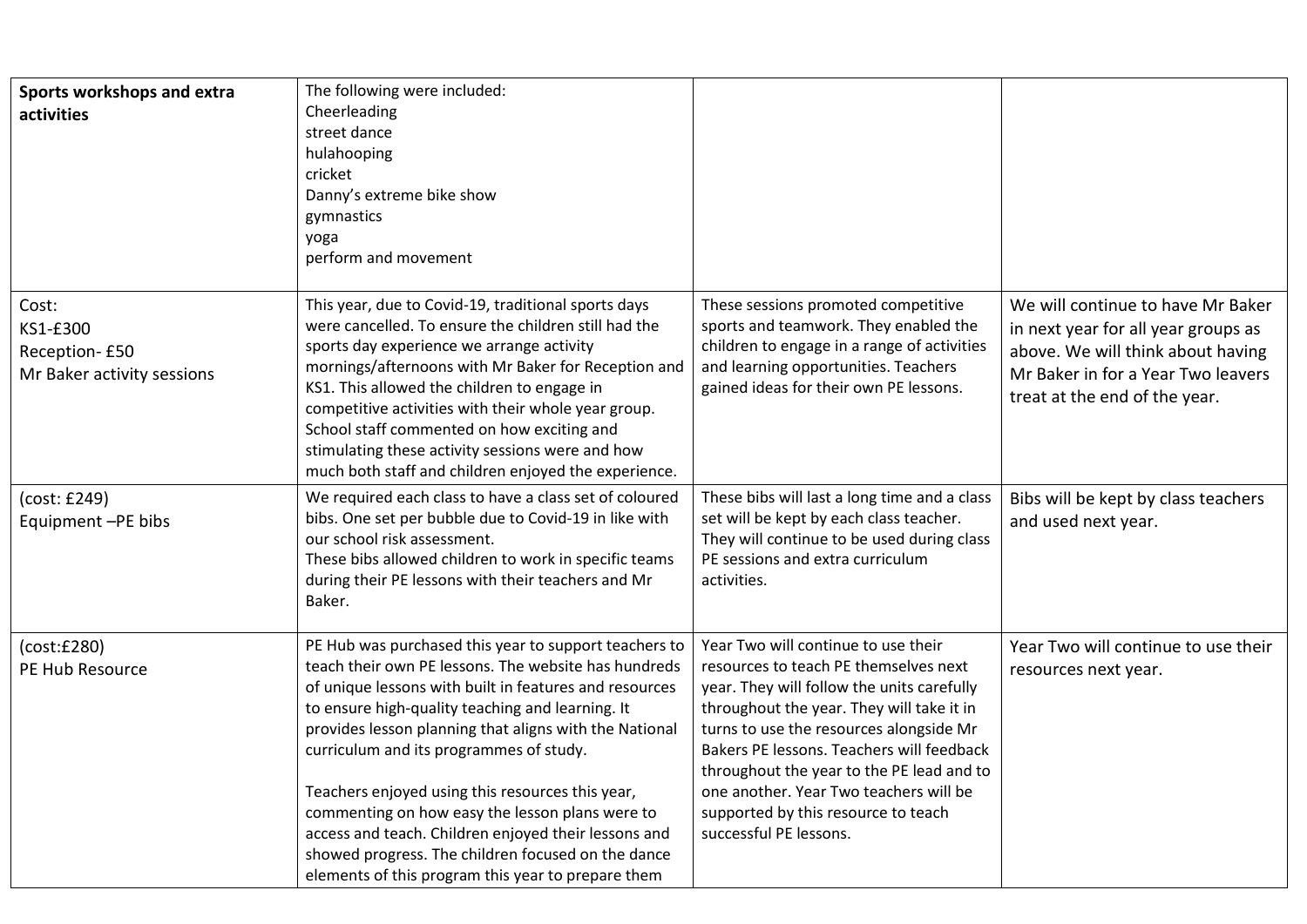| for their leavers' show. Children responded well to   |  |
|-------------------------------------------------------|--|
| their teachers during PE and enjoyed the step by step |  |
| l approach to learning.                               |  |

| Alwyn's funding for the academic year | 2019/2020 | $\vert$   £17,850 + 4383 carry forward from previous years $\vert$ |
|---------------------------------------|-----------|--------------------------------------------------------------------|
|---------------------------------------|-----------|--------------------------------------------------------------------|

**Lead member of staff responsible**

 $\Gamma$ 

**Miss Alice Parsons**

Academic Year 2019 – 2020

| <b>Actions &amp; Funding</b>                                                                                                                                                                                    | Impact                                                                                                                                                                                                                                                                                                                                                                                                                                                                                                                                                   | <b>Sustainability</b>                                                                                                                                                                                                                                                                                                                                                                                                                          | <b>Review/Next steps</b>                                                                                                                                                                                                                                                                                            |
|-----------------------------------------------------------------------------------------------------------------------------------------------------------------------------------------------------------------|----------------------------------------------------------------------------------------------------------------------------------------------------------------------------------------------------------------------------------------------------------------------------------------------------------------------------------------------------------------------------------------------------------------------------------------------------------------------------------------------------------------------------------------------------------|------------------------------------------------------------------------------------------------------------------------------------------------------------------------------------------------------------------------------------------------------------------------------------------------------------------------------------------------------------------------------------------------------------------------------------------------|---------------------------------------------------------------------------------------------------------------------------------------------------------------------------------------------------------------------------------------------------------------------------------------------------------------------|
| (Actions identified through self-<br>review to improve the quality of<br>provision)                                                                                                                             | (Anticipated/actual effect on pupils<br>including measures/evidence)                                                                                                                                                                                                                                                                                                                                                                                                                                                                                     | (How will the improvements be<br>sustained)                                                                                                                                                                                                                                                                                                                                                                                                    |                                                                                                                                                                                                                                                                                                                     |
| (Cost: £3,400)<br><b>Premier Sport</b><br>Mr Smith is a sports specialist who<br>teaches and demonstrates Multi-<br>skills, Athletics and Games with<br>Year 2 pupils and teachers.<br>(Key Indicators 3 and 4) | Mr Smith works with Year Two pupils and<br>teacher to provide safe and stimulating PE<br>lessons. He works closely with class<br>teachers to assess each child's progress<br>and shares this information through an<br>online portal.<br>Mr Smith teaches a range of skills to<br>support children in a variety for sports and<br>differentiates lessons to support each child<br>in a class.<br>Teachers observe the children's<br>development in each lesson and Mr<br>Smith's assessments at the end of each<br>term to show the children's progress. | Year Two teacher gain PE teaching<br>skills, which they then use in their<br>own lessons. Teachers are able to<br>deliver safe and stimulating<br>sessions using games and<br>apparatus.<br>Mr Smith will continue working<br>with Year Two children and<br>teachers throughout the whole of<br>the academic year, working on<br>specific skills. Mr Smith will provide<br>the teachers with planning for<br>them to use in their own lessons. | Staff and children have enjoyed<br>working with Mr Smith/ Premier<br>Sports this year. Children have<br>shown progress throughout the<br>year, measured by using the<br>Premier sports assessment method<br>accessed online.<br>MNR coaching will take over this<br>slot next year, due to Mr Smith's<br>departure. |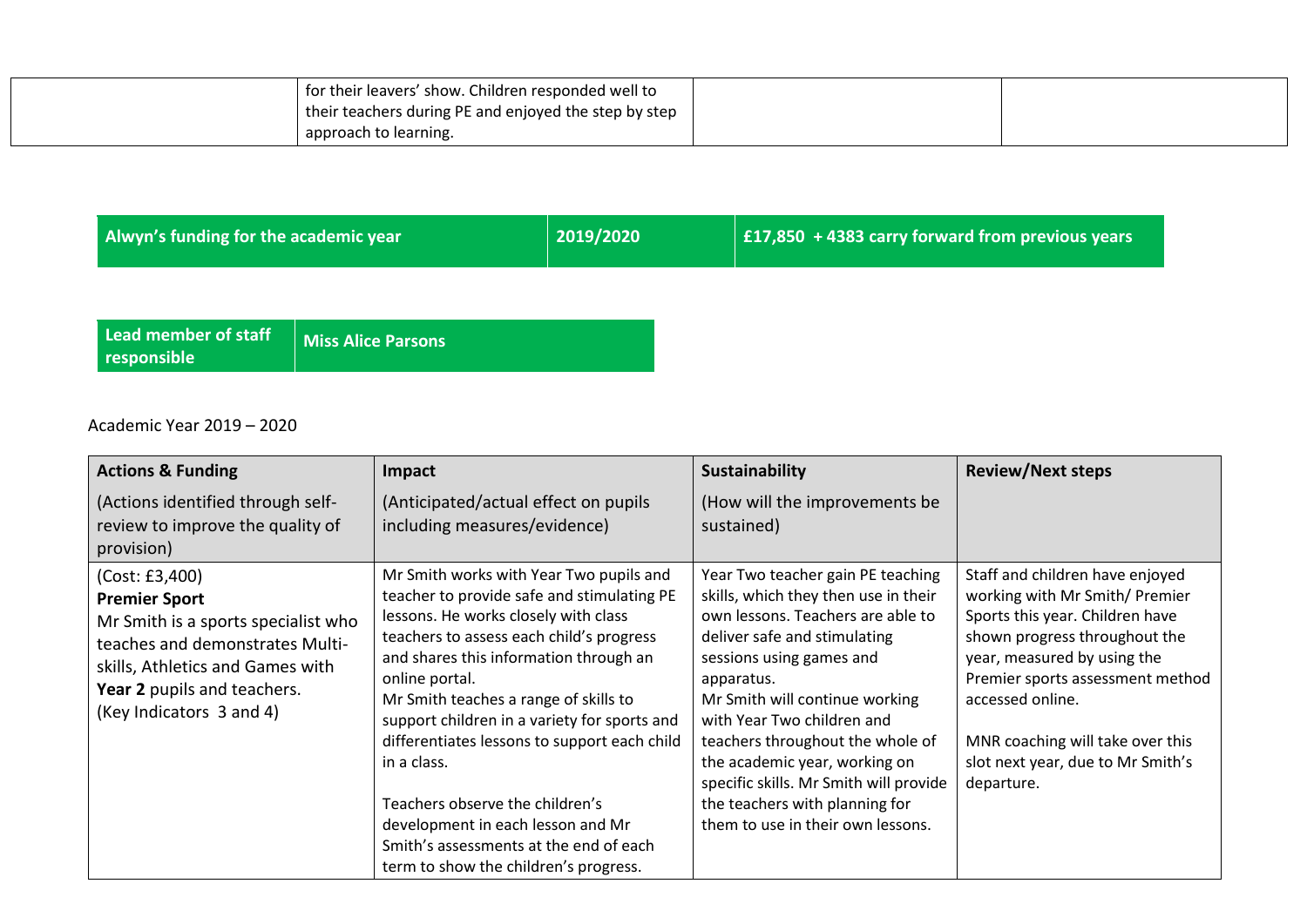| (Cost: £5,925)<br><b>MNR Coaching</b><br>Mr Baker is a sports specialist. He<br>teaches and demonstrates<br>fundamental skills for all three<br>year groups in the school.<br>(Key Indicators 3 and 4) | Teachers have gained ideas for their own<br>lessons from Mr Smith, as well as teaching<br>assistants who have said that they will use<br>some of his warm up games during<br>playtime games.<br>We have received positive feedback from<br>parents who have noticed a rise in their<br>child's confidence. Children enjoy Mr<br>Smith's lessons and progress can be seen<br>and measured throughout his sessions.<br>Mr Baker will be working with all three<br>year groups in the school this year.<br>He will be focusing on different sports and<br>the skills that are required to participate in<br>these sports. He will focus on multi-skills<br>with reception, allowing the children to<br>learn these through fun and stimulating<br>games. Children will be observed and<br>assessed in each lesson and lesson will be<br>differentiated to support each child's<br>individual needs.<br>Children and staff enjoy Mr Baker's<br>lessons. Staff gain many skills and ideas<br>from his lessons and are supported in their<br>own professional development through<br>team teaching. Children make progress and<br>are constantly reviewed, supported and<br>challenged where needed. | All teachers will receive planning<br>from Mr Baker, which they can use<br>in their own lessons.<br>Teacher's will team teach with Mr<br>Baker to support the children, as<br>well as their own professional<br>development in PE. | Staff and children thoroughly enjoy<br>lessons with Mr Baker. His lessons<br>support children of all background<br>and abilities. Mr Baker provides<br>througher planning, which is easily<br>followed in his absence.<br>Teachers team teach with Mr<br>Baker. This will continue next year<br>to support teachers with their<br>professional development, as well<br>as their confidence teaching PE.<br>Mr Baker will continue teaching<br>Year One and Reception classes. He<br>will continue teaching Year Two on<br>Friday mornings.<br>Next year we will also have Mr<br>Baker teaching Year Two Tuesday<br>afternoon PE, alongside teachers. |
|--------------------------------------------------------------------------------------------------------------------------------------------------------------------------------------------------------|------------------------------------------------------------------------------------------------------------------------------------------------------------------------------------------------------------------------------------------------------------------------------------------------------------------------------------------------------------------------------------------------------------------------------------------------------------------------------------------------------------------------------------------------------------------------------------------------------------------------------------------------------------------------------------------------------------------------------------------------------------------------------------------------------------------------------------------------------------------------------------------------------------------------------------------------------------------------------------------------------------------------------------------------------------------------------------------------------------------------------------------------------------------------------------------------|------------------------------------------------------------------------------------------------------------------------------------------------------------------------------------------------------------------------------------|------------------------------------------------------------------------------------------------------------------------------------------------------------------------------------------------------------------------------------------------------------------------------------------------------------------------------------------------------------------------------------------------------------------------------------------------------------------------------------------------------------------------------------------------------------------------------------------------------------------------------------------------------|
| (Cost: £ included above)<br><b>MNR Coaching (Wednesday lunch</b><br>club)<br>Mr Baker comes to Alwyn once a<br>week for lunch club.                                                                    | Mr Baker will work with Year One and Two<br>children during lunch time play in the<br>football area. He will teach the children a<br>range of games and skills, working as a<br>team.                                                                                                                                                                                                                                                                                                                                                                                                                                                                                                                                                                                                                                                                                                                                                                                                                                                                                                                                                                                                          | This will boost children confidence<br>and support them with skills for<br>sports and their PE lessons.                                                                                                                            | These playtimes sessions have<br>been very popular this year. The<br>children have enjoyed the sessions<br>and they will continue next year.                                                                                                                                                                                                                                                                                                                                                                                                                                                                                                         |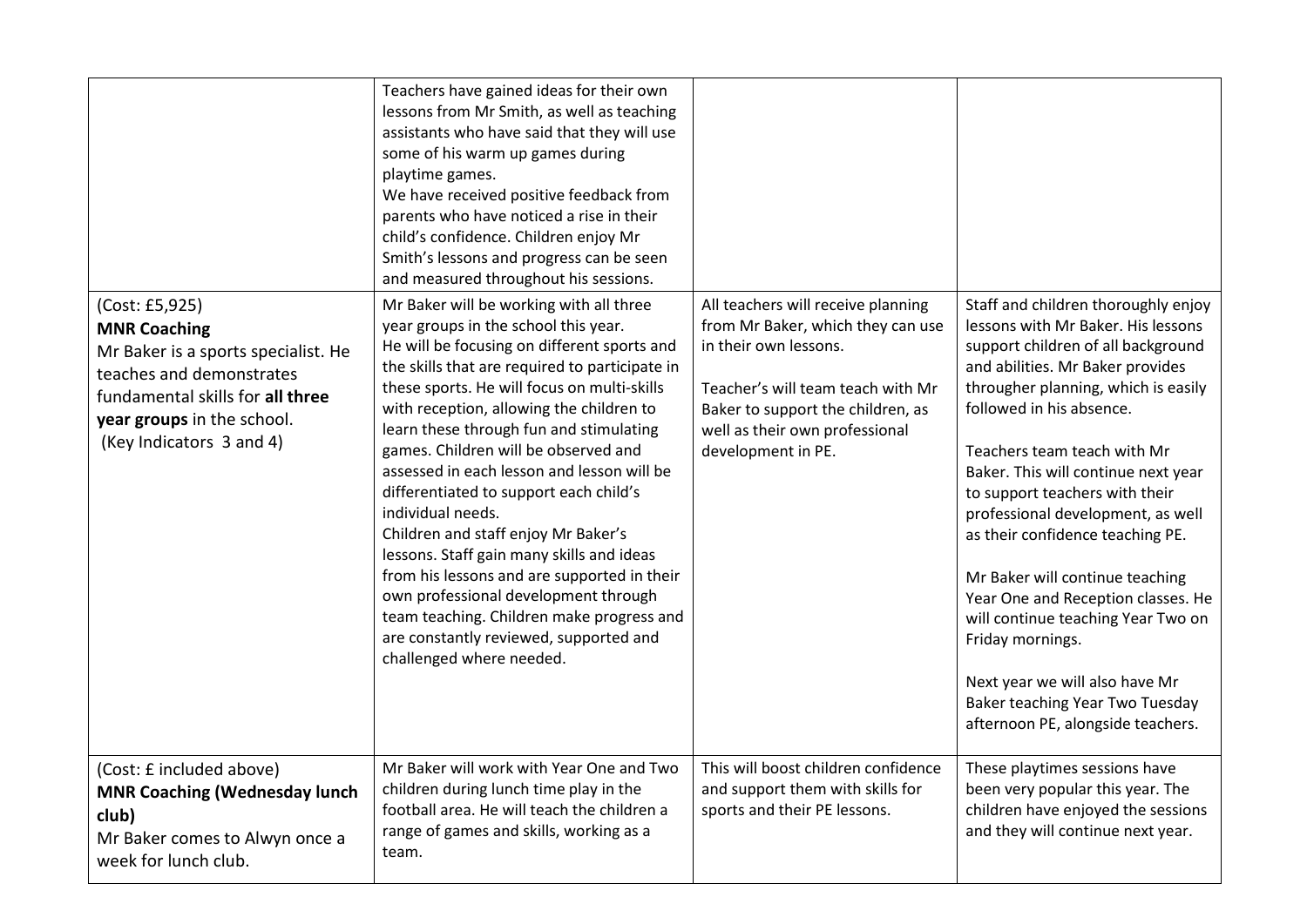| (Key Indicator 1)                                                                                                                                                                                                                  | The children can then play these games in<br>their own time and use these skills in their<br>class PE lessons.<br>Children enjoy these sessions. They<br>support the schools behavior management<br>and playground policy and SDP, as children<br>are in a focused area. Children have<br>expressed how they enjoy Mr baker's lunch<br>clubs as it takes them out of the busy<br>playground. Their learning is extended and<br>the children have fun!                                                                                                                                                                                                                                                                                                       | Support the schools SDP<br>(playground behavior)                                                                                                                                                                                                                                                                                                                                                           | We will also have a lunch club with<br>Mr Baker on a Tuesday next year.<br>These lunch sessions will be used<br>to support the playground SDP. If<br>the school is entered into<br>competition/ festivals, Mr Baker<br>will use these sessions to support<br>participants to develop necessary<br>skills for the competition/ festival.                                                                                                                                                                                                                                                            |
|------------------------------------------------------------------------------------------------------------------------------------------------------------------------------------------------------------------------------------|-------------------------------------------------------------------------------------------------------------------------------------------------------------------------------------------------------------------------------------------------------------------------------------------------------------------------------------------------------------------------------------------------------------------------------------------------------------------------------------------------------------------------------------------------------------------------------------------------------------------------------------------------------------------------------------------------------------------------------------------------------------|------------------------------------------------------------------------------------------------------------------------------------------------------------------------------------------------------------------------------------------------------------------------------------------------------------------------------------------------------------------------------------------------------------|----------------------------------------------------------------------------------------------------------------------------------------------------------------------------------------------------------------------------------------------------------------------------------------------------------------------------------------------------------------------------------------------------------------------------------------------------------------------------------------------------------------------------------------------------------------------------------------------------|
| (Cost: £1,900)<br><b>Footie Bugs (lunch club)</b><br>Adam/Ryan football coach comes<br>to Alwyn lunchtimes every Tuesday<br>and Thursday. He works with Y1<br>from 12.15-12.45pm and Y2 from<br>12.45-1.15pm.<br>(Key Indicator 1) | Children in each year group play a football<br>game or learn football skills with our<br>football coach.<br>Lunchtime supervisors have also opened<br>up the football area at morning playtimes<br>(10.30-10.45am) as they feel more<br>confident in observing and refereeing<br>games. Y2 have the football area Mondays,<br>Wednesdays and Fridays and Y 1 have<br>exclusive use of the football pitch on<br>Tuesday and Thursday playtimes.<br>Children enjoys these sessions. Children<br>have expressed that they enjoy the change<br>to play on a "proper football area with<br>proper goals". Teaching assistants have<br>expressed that it support playground<br>behavior, allowing children to engage in<br>competitive sport in a monitored area. | KS 1 can choose if they wish to join<br>in or not. Many do and this is a<br>very popular club. Lunchtime<br>supervisors take it in turns to<br>observe the games/activities led by<br>Adam/Ryan.<br>Teaching assistants observe and<br>monitor these sessions with the<br>coach. Teaching assistants gain<br>ideas and confidence to replicated<br>these sessions independently<br>during break time play. | Football club has been successful<br>this year. The children are focused<br>during the sessions and learn new<br>skills to play the game of football.<br>During the Covid 19 pandemic,<br>Ryan was very supportive. He<br>played non-contact games with the<br>children, improving their co-<br>ordination and concentration. The<br>children looked forward to the<br>sessions and enjoyed interacting<br>with Ryan.<br>These sessions will continue next<br>year on a Monday and Thursday.<br>We may also add in a lunchtime<br>session on a Friday further into the<br>year, budget permitting. |
| (Cost: £2,370)                                                                                                                                                                                                                     | The School Sports Partnership offers<br>national and local P.E. updates,<br>opportunities to share good practice,<br>training for teachers and teaching                                                                                                                                                                                                                                                                                                                                                                                                                                                                                                                                                                                                     | Teachers are trained by sports<br>specialists either in school (Mrs<br>Douglass; dance instructor, Mr<br>Baker; Real P.E., Mr Smith; Multi-                                                                                                                                                                                                                                                                | This year the SLA have been a good<br>support network for the new PE<br>lead (Miss Parsons). Emma<br>Fitzgerald visited the school to                                                                                                                                                                                                                                                                                                                                                                                                                                                              |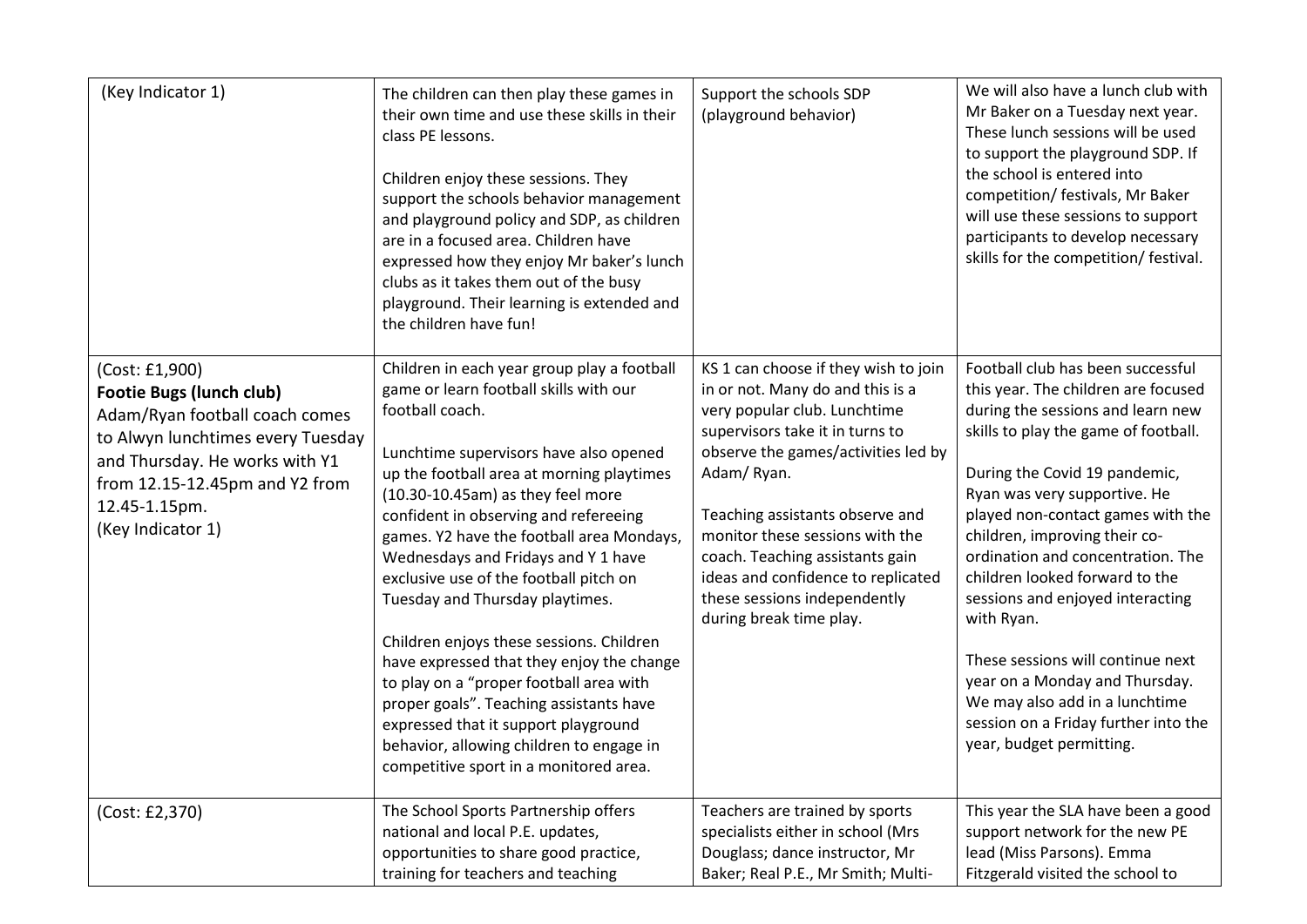| <b>Infant SLA - ACTIVE PLUS - Ascot</b><br>& Maidenhead School Sports<br>Partnership<br>(Key Indicators 3 and 5) | assistants, several festivals for children in<br>all years, inset days for teachers and<br>teaching assistants, a school self-review<br>tool in line with Ofsted expectations, self-<br>assessment wheel license for the academic<br>year and updated information with regards<br>to the safety of teaching P.E. in school.<br>Teachers feel more confident when<br>delivering high quality P.E. lessons with a<br>range of differentiation; support and<br>challenge for individuals. | skills) and by attending twilight<br>sessions at local schools<br>(curriculum Gym, curriculum<br>Dance. (Key Indicator 3)                                                                                                                                                                                                                                                              | review plans and share the support<br>that the partnership offers.<br>The SLA planned to provide activity<br>days and athlete visits for the<br>school's sports week, but due to<br>the Covid19 pandemic this did not<br>go ahead.<br>We will continue our memberships<br>with SLA next year and rearrange<br>the activities lost this year.<br>We will also engage in the<br>selection of competition and<br>festivals held close to Alwyn. |
|------------------------------------------------------------------------------------------------------------------|----------------------------------------------------------------------------------------------------------------------------------------------------------------------------------------------------------------------------------------------------------------------------------------------------------------------------------------------------------------------------------------------------------------------------------------------------------------------------------------|----------------------------------------------------------------------------------------------------------------------------------------------------------------------------------------------------------------------------------------------------------------------------------------------------------------------------------------------------------------------------------------|----------------------------------------------------------------------------------------------------------------------------------------------------------------------------------------------------------------------------------------------------------------------------------------------------------------------------------------------------------------------------------------------------------------------------------------------|
| (Cost: £1,100)<br><b>Canoeing for Year 2</b><br>(Key Indicator 4)                                                | Year Two enjoy a morning/afternoon of<br>canoeing.<br>This teaches children canoeing skills and<br>water safety awareness. This activity<br>promotes teamwork, independence and<br>confidence.<br>This activity takes place with the Local<br>Authority off-site activities coordinators.                                                                                                                                                                                              | Teachers will continue to work<br>with the Local Authority off-site<br>activities coordinators to provide<br>age related activities.<br>Children will have a good<br>understanding of water safety in<br>the future.                                                                                                                                                                   | This did not happen this year due<br>to the Covid 19 pandemic.<br>This will be rearranged for next<br>academic year.                                                                                                                                                                                                                                                                                                                         |
| (Cost £500)<br><b>Year 1 Activity Day</b><br>(Key Indicator 4)                                                   | This day focuses on team building and<br>confidence.<br>Children participate in different activities<br>and exercises, incorporating skills, such as<br>balancing, coordination and endurance.                                                                                                                                                                                                                                                                                         | Teachers receive a day plan for all<br>activities which can be taught as<br>one-off lessons to help develop<br>teamwork, confidence, balance<br>and coordination. Many activities<br>from last year were repeated in<br>sports day and the children loved<br>demonstrating their skills to their<br>parents/carers.<br>There are other links to non-core<br>(PSHE, Geography) and core | This did not happen this year due<br>to the Covid 19 pandemic.<br>This will be rearranged for next<br>academic year.                                                                                                                                                                                                                                                                                                                         |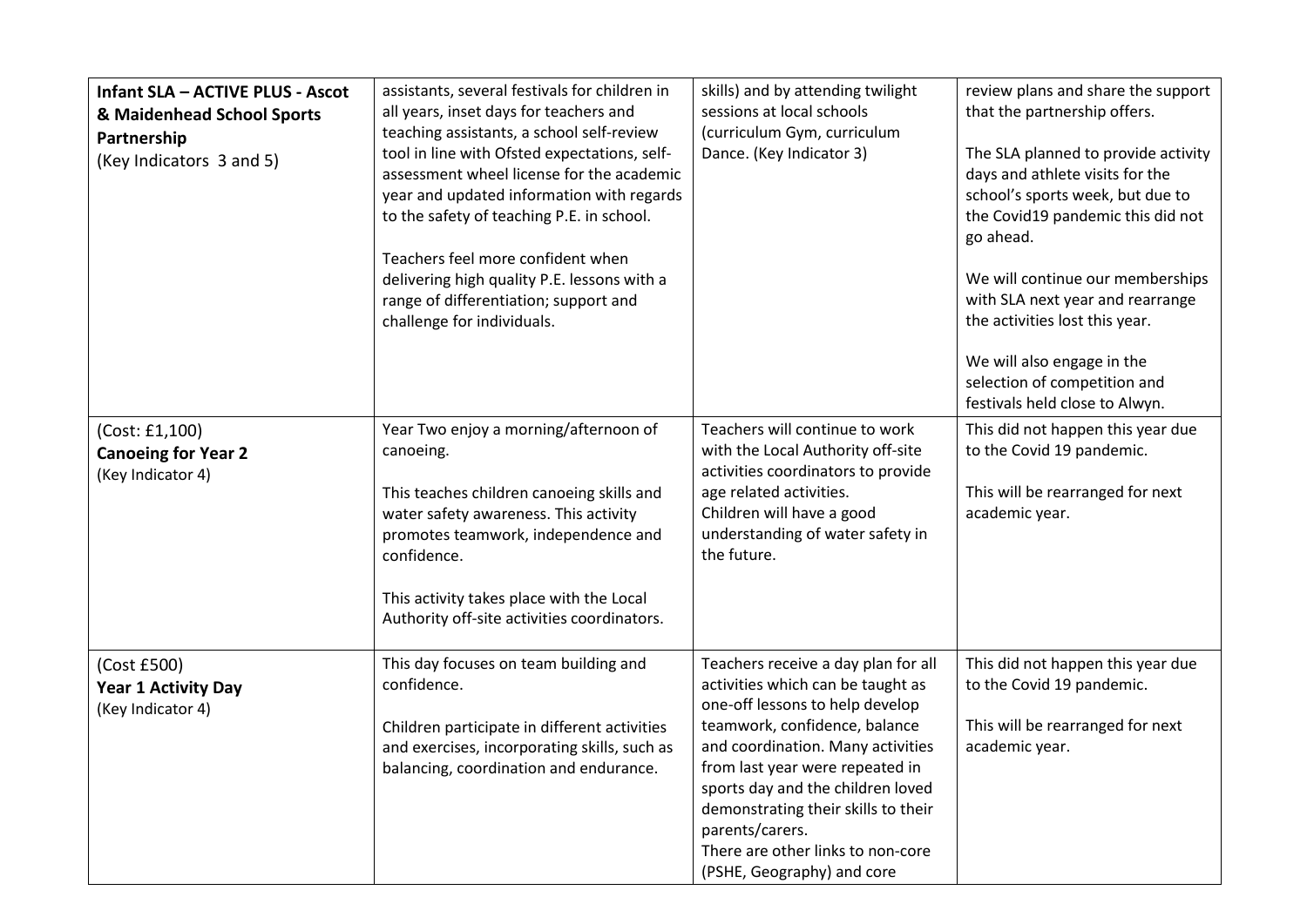|                                                                                                                                                                                                                        |                                                                                                                                                                                                                                                                                | (Science) subjects.<br>(Key Indicator 3)                                                                                                                                                                                                                                                                                                      |                                                                                                                                                                                                                                                                                                                                                                                                                                                                                                                                  |
|------------------------------------------------------------------------------------------------------------------------------------------------------------------------------------------------------------------------|--------------------------------------------------------------------------------------------------------------------------------------------------------------------------------------------------------------------------------------------------------------------------------|-----------------------------------------------------------------------------------------------------------------------------------------------------------------------------------------------------------------------------------------------------------------------------------------------------------------------------------------------|----------------------------------------------------------------------------------------------------------------------------------------------------------------------------------------------------------------------------------------------------------------------------------------------------------------------------------------------------------------------------------------------------------------------------------------------------------------------------------------------------------------------------------|
| (Cost: £3600)<br><b>AK Gymnastics</b><br>Kayleigh, our morning gymnastics<br>club coach will be coming in to<br>teach Gymnastics to our Y1<br>children once a week throughout<br>the year.<br>(Key Indicators 3 and 4) | As well as coaching the before school<br>gymnastics club, Kayleigh will be coming in<br>once a week to teach our Year 1 children<br>and to support the teachers with setting up<br>and using our large apparatus, in line with<br>current safety procedures.                   | Y1 teachers will gain ideas for<br>warm up activities and the main<br>lesson including the break down<br>steps when teaching children how<br>to do a forward roll, cartwheel or<br>handstand and how to safely use<br>our large apparatus. Teachers will<br>receive lesson plans for the full<br>term. They will teach alongside<br>Kayleigh. | Kayleigh has been a great attribute<br>to Alwyn this year. The children<br>have made progress in her lessons<br>and teachers have gained<br>confidence and knowledge<br>teaching gymnastics.<br>Kayleigh has supported the school<br>by advising us on new equipment<br>to purchase to further support the<br>children in their gymnastics lessons<br>next year. Kayleigh will<br>demonstrate how to safely use this<br>equipment in lessons next year.<br>We will continue to have Kayleigh<br>in to teach Year One gymnastics. |
| (Cost: £640 quoted with £1860 left<br>for equipment)<br><b>Planned PE equipment</b><br>replacement/repair<br>(Key Indicator 1)                                                                                         | As a result of the PE equipment service<br>carried out in June 2019, there is a need to<br>replace/repair the following items:<br><b>BALANCE BENCHES- x4</b><br>PADDED BALANCE BENCH x1<br>MAT x1<br>An additional audit will take place to<br>replace equipment where needed. | In order for children to carry out<br>their PE lessons in a safe<br>environment it is important that<br>resources are assessed, replaced or<br>repaired where necessary.                                                                                                                                                                      | New benches were purchased-<br>these were essential to support PE<br>lessons, especially gymnastics,<br>support balance.<br>Mat was not replaced just<br>removed.<br>Padded balance bench was not<br>replaced, just removed.<br>Other items that have been<br>purchased (Ready to use next year)<br>Lacrosse set (support team sports<br>and multi skills)<br>Kurling set (support team sports<br>and multi skills)<br>Multi-skill balls<br>Hockey set, age appropriate<br>(multiskills, competitive sports)                     |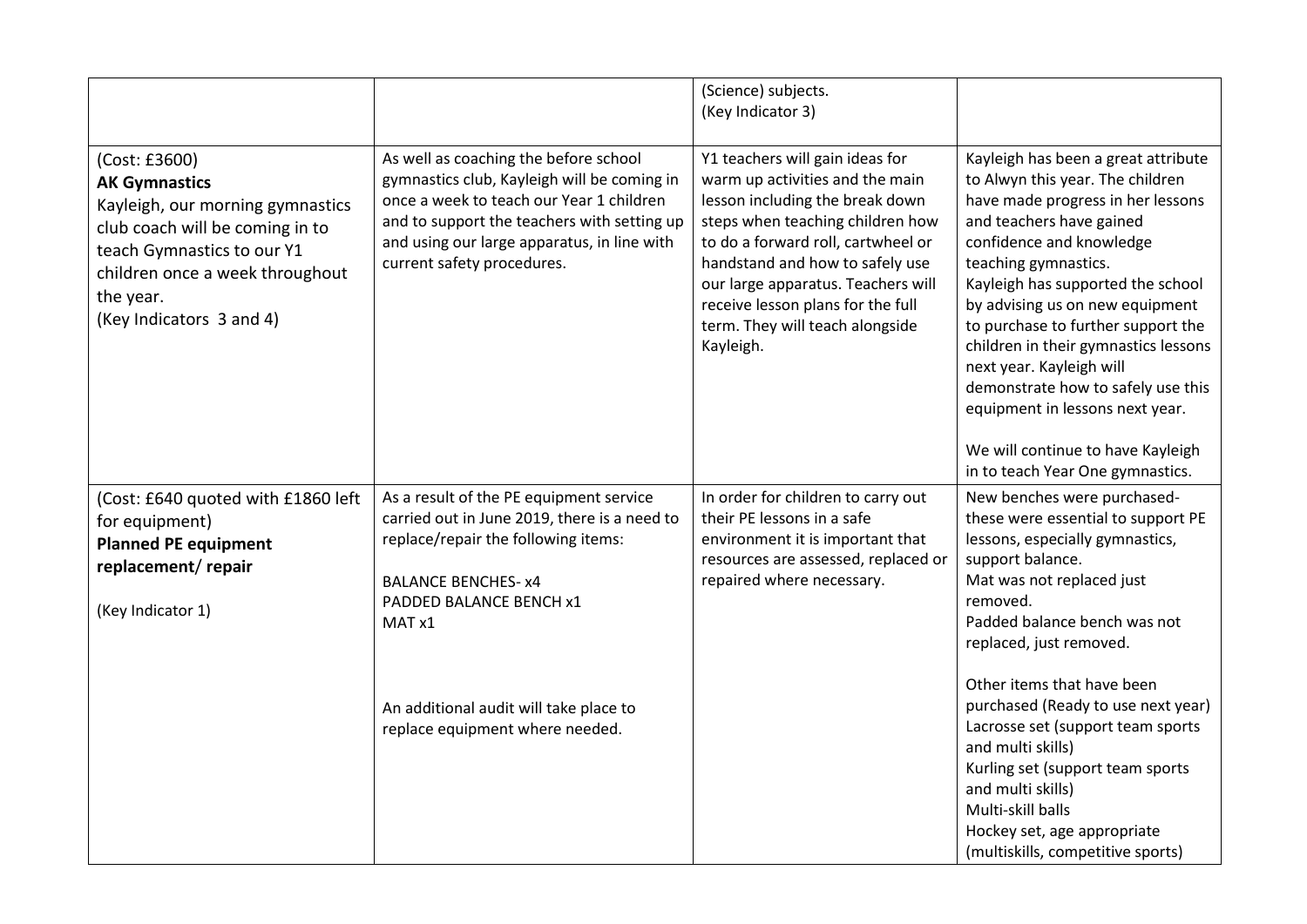|                                                                                                                         |                                                                                                                                                                                                                       |         |                                                                                                                                           | Tri-gold set (competitions,<br>competitive sports)<br>Tag rugby belt set (competitive<br>sports)<br>Large wedge, mini wedge, spring<br>board, (gymnastics support)                                                                                                                                                                                                                                                         |
|-------------------------------------------------------------------------------------------------------------------------|-----------------------------------------------------------------------------------------------------------------------------------------------------------------------------------------------------------------------|---------|-------------------------------------------------------------------------------------------------------------------------------------------|----------------------------------------------------------------------------------------------------------------------------------------------------------------------------------------------------------------------------------------------------------------------------------------------------------------------------------------------------------------------------------------------------------------------------|
| (Cost-included as part of sport)<br>SLA- no additional cost)<br>Dance Coach - Jane Douglass<br>(Key Indicators 3 and 4) | Children in Year Two will enjoy weekly<br>dance lessons with Community Dance<br>Coach, Jane Douglass. They will improve<br>their balance, poise and grace as well as<br>choreograph their own movements in<br>groups. |         | Year Two teachers will team teach<br>alongside Jane Douglass, gaining<br>more experience in how to deliver<br>high quality dance lessons. | Due to the Covid19 pandemic,<br>the Year Two dance concert did<br>not go ahead. Therefore, Jane<br>did not attend these sessions.<br>We had also arranged dance<br>sessions to support the wider<br>curriculum (GFoL workshop,<br>Africa workshop) but these did<br>not happen due to Covid19.<br>Year One entered into the<br>Primary Dance Festival, with<br>Jane Douglass' support and will<br>do this again next year. |
| Alwyn's funding for the academic year                                                                                   |                                                                                                                                                                                                                       | 2018/19 | £17,860 + carry forward from previous years                                                                                               |                                                                                                                                                                                                                                                                                                                                                                                                                            |

| Lead member of staff | Mrs Michela Evans |
|----------------------|-------------------|
| responsible          |                   |

Academic Year 2018 – 2019

| <b>Actions &amp; Funding</b> | Impact | <br>istainability<br>sus <sup>.</sup> | Review/Next steps |
|------------------------------|--------|---------------------------------------|-------------------|
|------------------------------|--------|---------------------------------------|-------------------|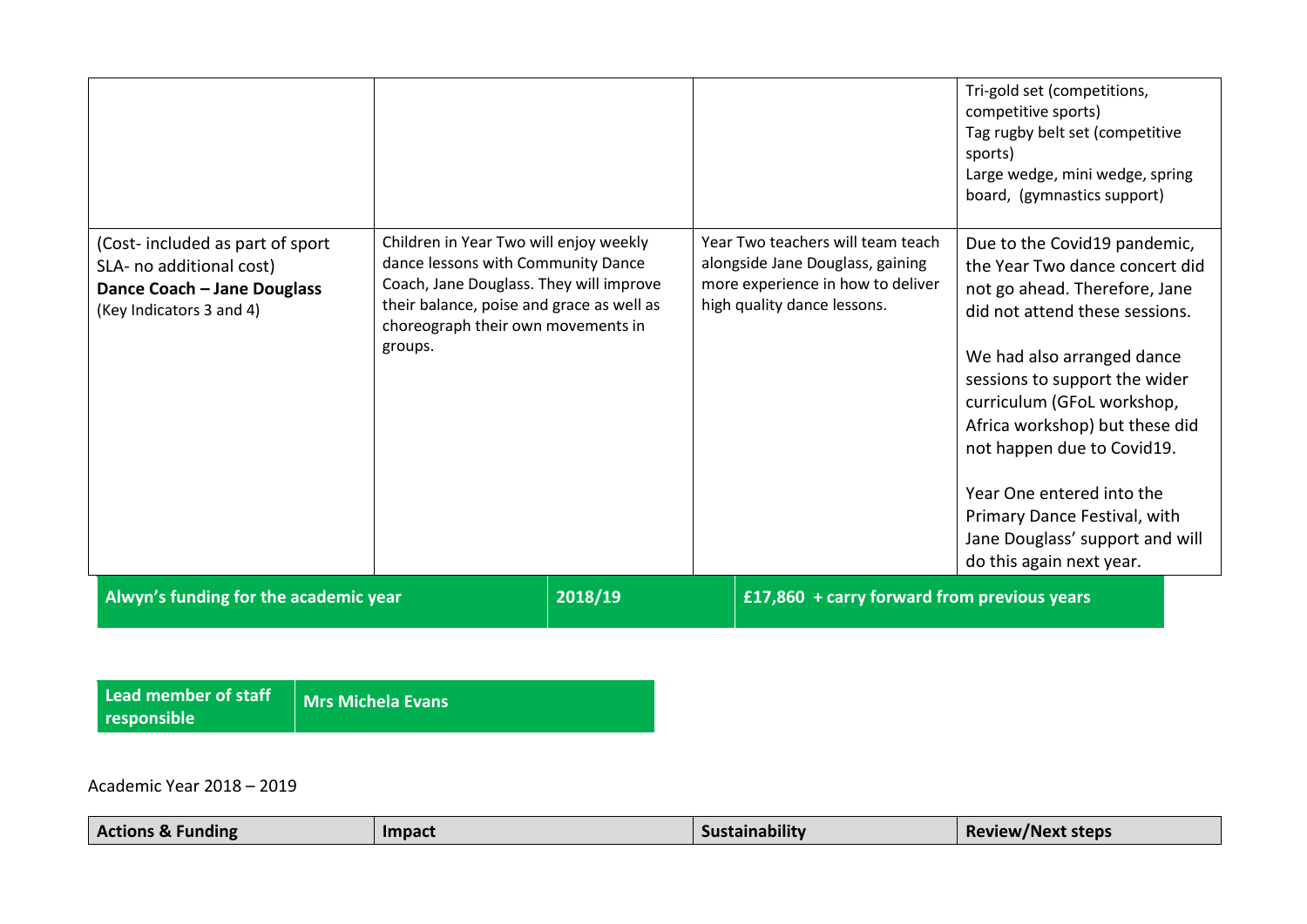| (Actions identified through self-<br>review to improve the quality of<br>provision)                                                                                                                                | (Anticipated/actual effect on pupils<br>including measures/evidence)                                                                                                                                                                                                                                                                                                                                                                                                                                                                                                                                                                                                          | (How will the improvements be<br>sustained)                                                                                                                                                                                                                                                                                                                                                                                 |                                                                                                                                                                                                                                                                                                               |
|--------------------------------------------------------------------------------------------------------------------------------------------------------------------------------------------------------------------|-------------------------------------------------------------------------------------------------------------------------------------------------------------------------------------------------------------------------------------------------------------------------------------------------------------------------------------------------------------------------------------------------------------------------------------------------------------------------------------------------------------------------------------------------------------------------------------------------------------------------------------------------------------------------------|-----------------------------------------------------------------------------------------------------------------------------------------------------------------------------------------------------------------------------------------------------------------------------------------------------------------------------------------------------------------------------------------------------------------------------|---------------------------------------------------------------------------------------------------------------------------------------------------------------------------------------------------------------------------------------------------------------------------------------------------------------|
| (Cost: £3,600)<br><b>Premier Sport</b><br>Mr Smith is a sports specialist who<br>teaches and demonstrates Multi-<br>skills, Athletics and Games with<br>Year 2 pupils and teachers.<br>(Key Indicators 3 and 4)    | Y2 teachers are delighted that Mr Smith<br>has returned to Alwyn to work with the<br>children. His lesson plans are easy to<br>access with target ideas for those who<br>need additional support or challenges<br>allowing teachers to gain ideas and<br>confidence in the delivery of P.E. for<br>everyone. This year Mr Smith is going to<br>introduce an assessment plan so teachers<br>can see exactly where their pupils are and<br>how they have progressed individually.<br>"I love Tuesdays because Mr Smith comes<br>in and teaches our P.E. lessons. He helps<br>me understand how to do things and tells<br>me I'm great. I love trying to beat my own<br>scores." | Y2 teachers continue to deliver<br>excellent lessons alongside Mr<br>Smith. They have a bank of ideas in<br>order to help all children with<br>locomotive and fundamental skills,<br>whatever their starting ability.<br>Because the lesson plans are<br>emailed each week, many<br>games/activities have been<br>repeated in P.E. lessons which are<br>led by teachers alone.<br>We plan to continue this<br>intervention. | Year Two enjoyed teaching<br>alongside Mr Smith this year.<br>The children are always engaged in<br>the lessons and the teachers<br>continue to gain ideas for their<br>own lessons.<br>Year Two teachers look forward to<br>working alongside Mr Smith next<br>year. He has been booked. (Year<br>$19/20$ ). |
| (Cost: £3,075)<br><b>MNR Coaching</b><br>Mr Baker is a sports specialist. He<br>teaches and demonstrates good<br>fundamental and locomotive skills<br>with Year 1 pupils and teachers.<br>(Key Indicators 3 and 4) | Mr Baker is back by popular demand! He<br>delivers excellent lessons with many new<br>ideas and activities. Lesson plans are<br>emailed to teachers so they can be<br>repeated in future lessons.<br>"When I first tried to balance a fuzz ball on<br>the badminton racket, it kept falling off.<br>Now I can balance it while I sit down and<br>then stand up again. It doesn't fall off<br>because I know I need to keep looking at it<br>and keep the racket flat."<br>"I love playing the games. I like being a<br>shark because when I wear the red bib<br>everyone needs to keep away from me. Mr                                                                       | Y1 teachers receive excellent<br>lesson plans which are<br>differentiated for those who need<br>to be challenged, those who are<br>able to take on the task and those<br>who need additional support. Mr<br>Baker will be assessing the children<br>throughout the year to ensure all<br>children are progressing and<br>developing their skills.<br>We plan to continue this<br>intervention.                              | Year One and Reception have<br>enjoyed lessons with Mr Baker this<br>year. In each session most children<br>have shown progress and the<br>teachers have gained ideas for<br>their own lessons.<br>Next year (2019/20) Mr Baker will<br>teach Reception, Year One and<br>Year two.                            |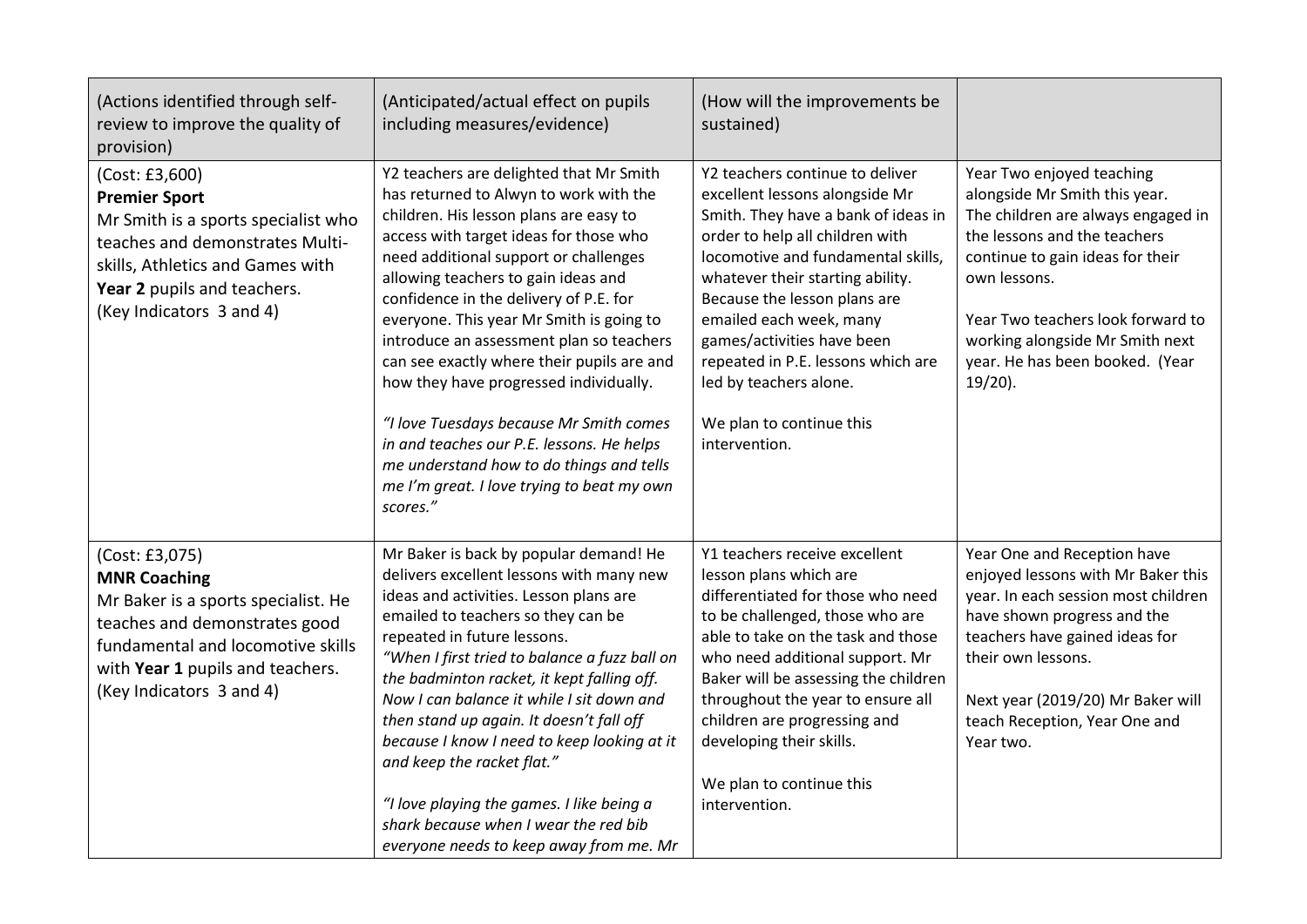|                                                                                                                                                                                                                                | Baker says I am really good at catching<br>people."                                                                                                                                                                                                                                                                                                                                                                                                                                                                                                         |                                                                                                                                                                                                                                                                                                        |                                                                                                                                                                                                                                              |
|--------------------------------------------------------------------------------------------------------------------------------------------------------------------------------------------------------------------------------|-------------------------------------------------------------------------------------------------------------------------------------------------------------------------------------------------------------------------------------------------------------------------------------------------------------------------------------------------------------------------------------------------------------------------------------------------------------------------------------------------------------------------------------------------------------|--------------------------------------------------------------------------------------------------------------------------------------------------------------------------------------------------------------------------------------------------------------------------------------------------------|----------------------------------------------------------------------------------------------------------------------------------------------------------------------------------------------------------------------------------------------|
| (Cost: £ included above)<br><b>MNR Coaching (Wednesday lunch</b><br>club)<br>Mr Baker comes to Alwyn once a<br>week for lunch club (Wednesdays<br>prior to the lesson time with Year<br>One)<br>(Key Indicator 1)              | Teachers in Y1 and Y2 have been<br>impressed with the children's listening<br>skills and quick response when finding a<br>space, dodging team players and when<br>working as part of a team. Those who are<br>frequently seen playing in the Wednesday<br>lunch club demonstrate excellent listening<br>skills and good sportsmanship.<br>"I love playing the games with Mr Baker.<br>Sometimes he chooses me to be the shark. I<br>like playing that game because I am fast. I<br>can dodge the sharks when I'm a fish!"                                   | KS1 children choose if they wish to<br>join in or not. Many do and this is a<br>popular club. We have to have a<br>number limit of 30. Lunchtime<br>supervisors take it in turns to<br>observe the games/activities led by<br>Mr Baker. (Key Indicator 3)<br>We plan to continue this<br>intervention. | The children enjoyed the<br>opportunity to work with Mr Baker<br>during lunch time play. They<br>worked on different skills and<br>relished participating in the<br>different games.<br>This will continue next year.                        |
| (Cost: £1,650)<br><b>Footie Bugs (lunch club)</b><br>Adam, football coach comes to<br>Alwyn lunchtimes every Tuesday<br>and Thursday. He works with Y1<br>from 12.15-12.45pm and Y2 from<br>12.45-1.15pm.<br>(Key Indicator 1) | Children in each year group play a football<br>game or learn football skills with our<br>football coach.<br>Lunchtime supervisors have also opened<br>up the football area at morning playtimes<br>(10.30-10.45am) as they feel more<br>confident in observing and refereeing<br>games. Y2 have the football area Mondays,<br>Wednesdays and Fridays and Y 1 have<br>exclusive use of the football pitch on<br>Tuesday and Thursday playtimes.<br>"I love being in goal! I save some.<br>Sometimes I'm a defender and I get to<br>score goals for my team!" | KS 1 can choose if they wish to join<br>in or not. Many do and this is a<br>very popular club. Lunchtime<br>supervisors take it in turns to<br>observe the games/activities led by<br>Adam. (Key Indicator 3)<br>We plan to continue this<br>intervention.                                             | The children have enjoyed these<br>sessions this year. Both boys and<br>girls are keen to participate in<br>lunch time sessions and have learnt<br>new skills relating to football.<br>This will continue for Year One and<br>Two next year. |
| (Cost: £2,280)                                                                                                                                                                                                                 | The School Sports Partnership offers<br>national and local P.E. updates,<br>opportunities to share good practice,<br>training for teachers and teaching                                                                                                                                                                                                                                                                                                                                                                                                     | Teachers are trained by sports<br>specialists either in school (Mrs<br>Douglass; dance instructor, Mr<br>Baker; Real P.E., Mr Smith; Multi-                                                                                                                                                            | Staff in the school have attended<br>some training this year to support<br>sports/PE provision.                                                                                                                                              |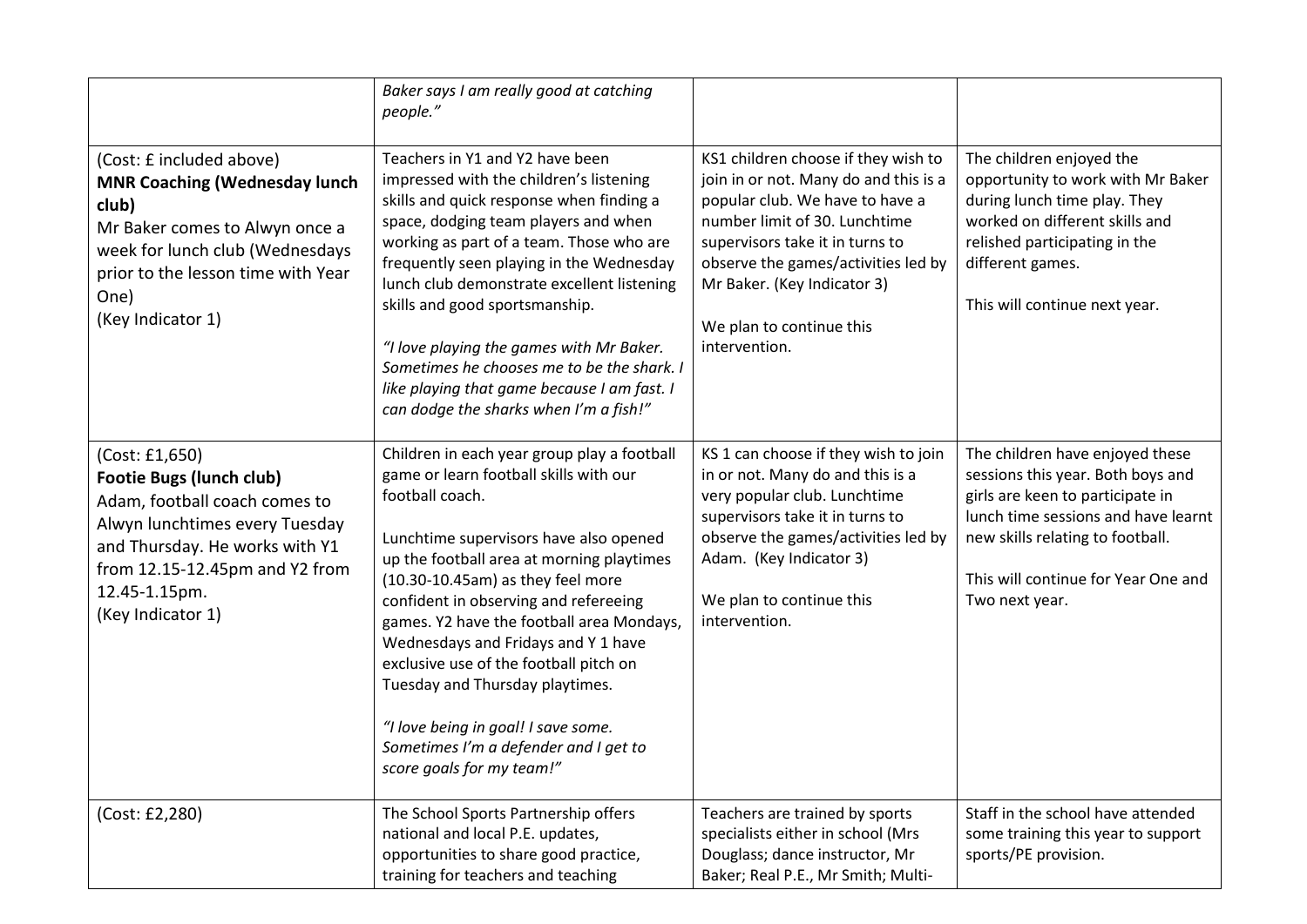| <b>Infant SLA - ACTIVE PLUS - Ascot</b><br>& Maidenhead School Sports<br>Partnership<br>(Key Indicators 3 and 5) | assistants, several festivals for children in<br>all years, inset days for teachers and<br>teaching assistants, a school self-review<br>tool in line with Ofsted expectations, self-<br>assessment wheel license for the academic<br>year and updated information with regards<br>to the safety of teaching P.E. in school.<br>Teachers feel more confident when<br>delivering high quality P.E. lessons with a<br>range of differentiation; support and<br>challenge for individuals.                         | skills) and by attending twilight<br>sessions at local schools<br>(curriculum Gym, curriculum<br>Dance. (Key Indicator 3)<br>We hope to be involved in the<br>partnership next year.                                                                                                                                                                                                                                               | Teachers are continuously<br>supported by sports coaches in<br>school (Mr Baker, Miss White, Mr<br>Smith) to teach PE in a safe and<br>stimulating environment.<br>We look forward to continuing in<br>this partnership this year.                                                                         |
|------------------------------------------------------------------------------------------------------------------|----------------------------------------------------------------------------------------------------------------------------------------------------------------------------------------------------------------------------------------------------------------------------------------------------------------------------------------------------------------------------------------------------------------------------------------------------------------------------------------------------------------|------------------------------------------------------------------------------------------------------------------------------------------------------------------------------------------------------------------------------------------------------------------------------------------------------------------------------------------------------------------------------------------------------------------------------------|------------------------------------------------------------------------------------------------------------------------------------------------------------------------------------------------------------------------------------------------------------------------------------------------------------|
| (Cost: £1,100)<br><b>Canoeing for Year 2</b><br>(Key Indicator 4)                                                | A fun morning/afternoon to celebrate the<br>end of an academic year. This develops<br>independence, confidence and teamwork.<br>Children are exposed to water safety<br>(linked to swimming objectives in P.E.) and<br>risk-taking in a controlled environment in<br>conjunction with the Local Authority off-<br>site activities coordinators.                                                                                                                                                                | Teachers will continue to work<br>with the Local Authority off-site<br>activities coordinators to provide<br>age related activities.<br>Children will have a good<br>understanding of water safety in<br>the future. It is likely their next<br>school will have a swimming pool.                                                                                                                                                  | Teachers and children really<br>enjoyed this experience again this<br>year. They learnt valuable water<br>safety skills and took part in fun<br>and stimulating activities on the<br>water. The children worked hard as<br>a team and had lots of fun!<br>We will continue this for Year Two<br>next year. |
| (Cost £500)<br><b>Year 1 Activity Day</b><br>(Key Indicator 4)                                                   | A fun day to celebrate the end of an<br>academic year. This develops team building<br>and builds confidence. It also links well to<br>using our senses in science (blind trail).<br>Children participate in different activities<br>and exercises, incorporating skills, such as<br>balancing, coordination and endurance.<br>"I love the game with the balloons. We did<br>that game in last years' sports day. I can<br>hold three balloons and keep hold of them<br>until my friend comes to collect them." | Teachers receive a day plan for all<br>activities which can be taught as<br>one-off lessons to help develop<br>teamwork, confidence, balance<br>and coordination. Many activities<br>from last year were repeated in<br>sports day and the children loved<br>demonstrating their skills to their<br>parents/carers.<br>There are other links to non-core<br>(PSHE, Geography) and core<br>(Science) subjects.<br>(Key Indicator 3) | Teachers and children really<br>enjoyed this activity day. They<br>worked hard participating in team<br>building activities.<br>We will look into do this again next<br>year in the summer term.                                                                                                           |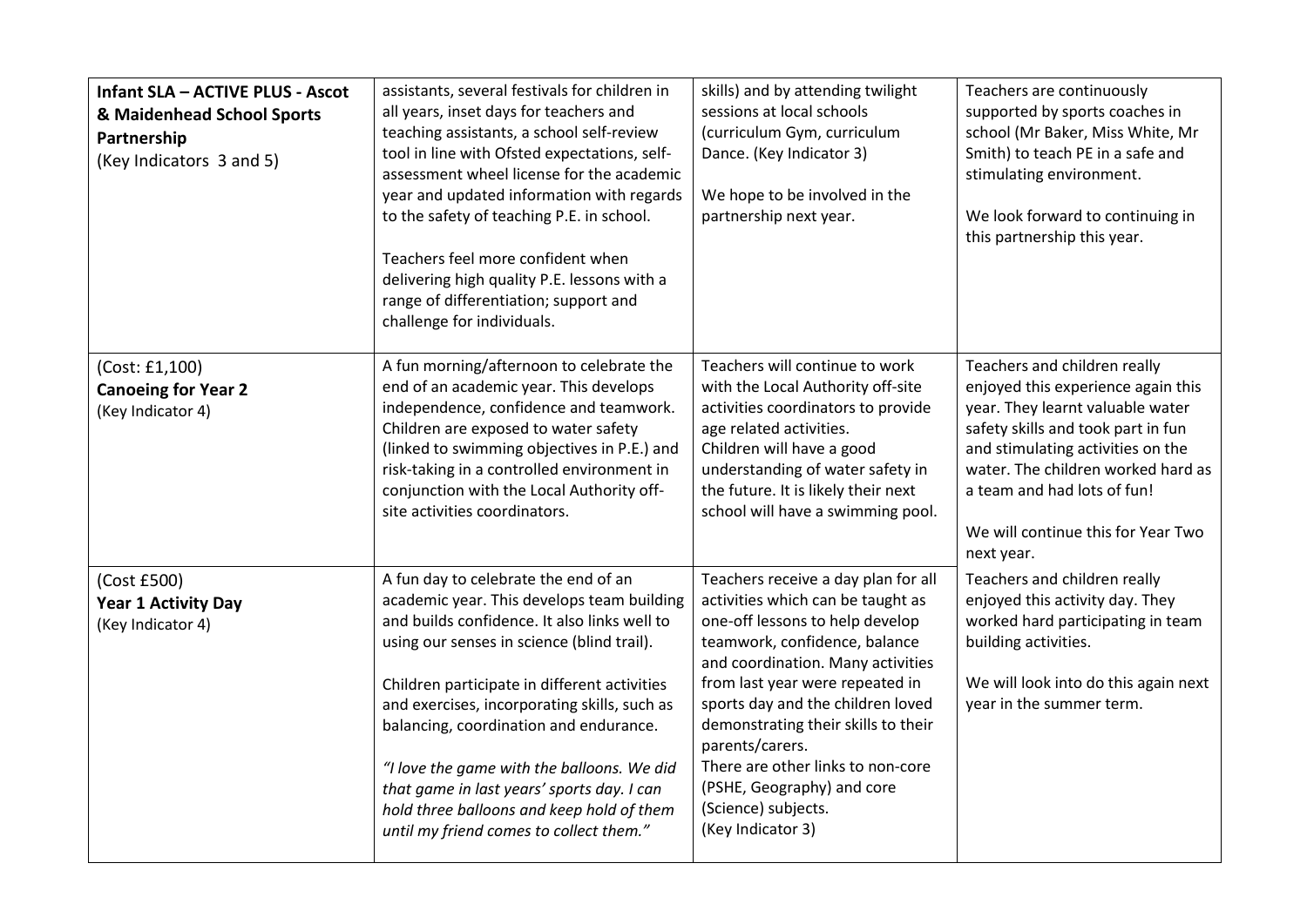|                                                                                                                                                                                                                                      | "We played the hoop game in our sports<br>day last year. It's very good to play as a<br>team. Our team won and got the hoop<br>around the circle seven times without<br>letting go of our hands."                                                                                                                                                                                                                                                                                                           |                                                                                                                                                                                                                                                                                                                                               |                                                                                                                                                                                                                                                                                                                                                                                                                                               |
|--------------------------------------------------------------------------------------------------------------------------------------------------------------------------------------------------------------------------------------|-------------------------------------------------------------------------------------------------------------------------------------------------------------------------------------------------------------------------------------------------------------------------------------------------------------------------------------------------------------------------------------------------------------------------------------------------------------------------------------------------------------|-----------------------------------------------------------------------------------------------------------------------------------------------------------------------------------------------------------------------------------------------------------------------------------------------------------------------------------------------|-----------------------------------------------------------------------------------------------------------------------------------------------------------------------------------------------------------------------------------------------------------------------------------------------------------------------------------------------------------------------------------------------------------------------------------------------|
| (Cost: £2,093)<br><b>Get Sport Inspired</b><br>Lettisha, a gymnastics coach from<br>Get Sport Inspired will be coming<br>in to teach Gymnastics to our Y1<br>children once a week in the<br>Autumn term.<br>(Key Indicators 3 and 4) | Lettisha sets up the hall with benches,<br>trestle tables, mats and mini trampolines.<br>She assists the children with forward rolls,<br>bunny hops (progressing on to handstands)<br>and side springs (progressing on to<br>cartwheels) as well as in locomotor skills.<br>Children enjoy a 45 minute lesson each<br>week.<br>"I love gymnastics but I couldn't do the gym<br>club at school in the morning because<br>Mummy has to work. Now I can do<br>gymnastics in school, I'm so excited!"           | Y1 teachers will observe their class<br>participate in weekly gym lessons<br>and will gain ideas in setting up the<br>hall using our large apparatus. This<br>is a good opportunity for teachers<br>to assess their class on skills,<br>control and balance.                                                                                  | Lettisha started the year in Year<br>One. The children enjoyed her<br>sessions but teachers felt that she<br>was not modelling enough<br>activities during the sessions.<br>This was reported back and<br>Kayleigh White took over this<br>position.<br>Teachers are pleased with her<br>approach.                                                                                                                                            |
| (Cost: £2,400)<br><b>AK Gymnastics</b><br>Kayleigh, our morning gymnastics<br>club coach will be coming in to<br>teach Gymnastics to our Y1<br>children once a week in the Spring<br>term.<br>(Key Indicators 3 and 4)               | Kayleigh has been coaching gymnastics in<br>our morning club for ten years. She will be<br>coming in once a week to teach our Year 1<br>children and to support the teachers with<br>setting up and using our large apparatus, in<br>line with current safety procedures.<br>"I love the morning gymnastics club.<br>Kayleigh has shown me how to do a<br>forward roll. Now I can do it on my own<br>and I'm not scared. I always remember to<br>tuck my head in. Kayleigh says chin to chest<br>is best!." | Y1 teachers will gain ideas for<br>warm up activities and the main<br>lesson including the break down<br>steps when teaching children how<br>to do a forward roll, cartwheel or<br>handstand and how to safely use<br>our large apparatus. Teachers will<br>receive lesson plans for the full<br>term. They will teach alongside<br>Kayleigh. | Kayleigh has a wonderful manner<br>with the children. The children<br>have been thoroughly engaged<br>with her lessons. The children feel<br>safe in her lessons and have a<br>'have a go' attitude, which Kayleigh<br>promotes highly.<br>Teachers have enjoyed working<br>alongside Kayleigh to support the<br>children and have gained<br>confidence in teaching gymnastics<br>safely.<br>Kayleigh will continue in Year One<br>next year. |
| (Cost: £4K approx) CARRIED OVER<br>FROM LAST YEAR AS ADDITIONAL<br><b>QUOTES SOUGHT</b>                                                                                                                                              | A majority of children have requested they<br>have a climbing frame/net in the<br>playground (class questionnaire). The                                                                                                                                                                                                                                                                                                                                                                                     | Both the climbing net and the new<br>fitness trail (parallel bars, stepping                                                                                                                                                                                                                                                                   | An equipment audit will take place<br>$2019 - 2020.$                                                                                                                                                                                                                                                                                                                                                                                          |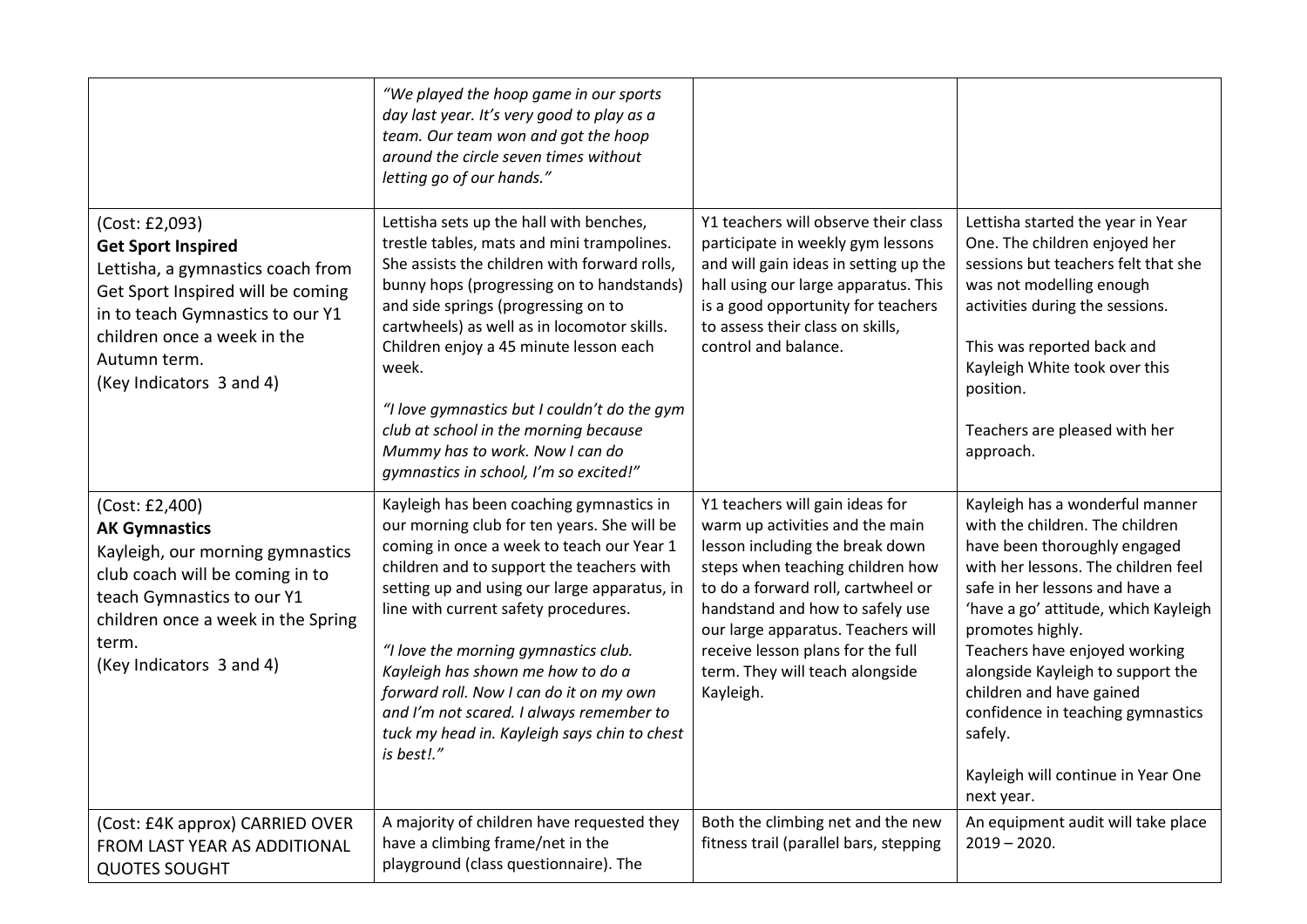| <b>Planned PE equipment</b><br>replacement<br>Climbing net £1,248 including<br>repairs to existing synthetic surface<br>Parallel bars £298<br>Stepping logs £398<br>Gripped rope walk £898<br>Mats (soft foam) in gymnastics<br>£195 per mat<br>(Key Indicator 1) | company 'Creative Play' have designed a<br>climbing net which adheres to the health<br>and safety procedures and this is currently<br>being discussed. The log balance trail<br>needs to be replaced. We would like to<br>replace this with parallel bars, rope walk<br>and stepping logs. Six of our soft foam<br>gymnastics mats were condemned at the<br>last inspection. We need to have enough<br>mats for one per pair of children. | logs and rope walk) have a lifetime<br>guarantee of up to 10 years.<br>Mats are checked every year by<br>Universal. PE subject leader checks<br>the apparatus every short term to<br>ensure there is no damage. Any<br>damage is reported immediately. |                                                                                                                                                                                          |
|-------------------------------------------------------------------------------------------------------------------------------------------------------------------------------------------------------------------------------------------------------------------|-------------------------------------------------------------------------------------------------------------------------------------------------------------------------------------------------------------------------------------------------------------------------------------------------------------------------------------------------------------------------------------------------------------------------------------------|--------------------------------------------------------------------------------------------------------------------------------------------------------------------------------------------------------------------------------------------------------|------------------------------------------------------------------------------------------------------------------------------------------------------------------------------------------|
| (Cost £1K approx.)<br><b>Transport to inter-school</b><br>events/competitions<br>(Key Indicator 5)                                                                                                                                                                | A coach/bus is required to travel locally to<br>venues in or near Maidenhead. Festivals<br>such as the Wake Up and Shake Up and the<br>Multi-Skills Festival take place in secondary<br>schools (Desborough/Newlands) or at The<br>Magnet Leisure Centre, which are too far<br>for our infants to walk. Transport is<br>essential for our children to arrive and<br>depart from such venues safely.                                       | As we are part of the School Sport<br>Partnership, we will be entering<br>KS1 festivals and competitions<br>academic year 2018/19.                                                                                                                     | Parents/carers accompanied<br>children to some after-school<br>competitions and festivals.<br>Year Two used minibuses to attend<br>their canoeing session.                               |
| (Cost: £350)<br>Skip2BFit (one day of skipping for<br><b>KS1)</b><br>(Key Indicator 1)                                                                                                                                                                            | Skipping coach will come to Alwyn for a<br>whole day and teach the children how to<br>skip with a rope. Class sessions will run for<br>half an hour and the day will include lunch<br>club on the playground with double-dutch<br>skipping and a whole school assembly for<br>volunteer children to demonstrate their<br>abilities.                                                                                                       | Lunchtime supervisors will have<br>skipping ideas and on-site training<br>for helping children to skip with a<br>rope.<br>Additional funding may be used to<br>purchase good quality skipping<br>ropes.                                                | We were unable to book this<br>2018/19 and will investigate for<br>2019/20.                                                                                                              |
| (Cost £1360)<br>Dance Coach - Jane Douglass<br>(Key Indicators 3 and 4)                                                                                                                                                                                           | Children in Year Two will enjoy weekly<br>dance lessons with Community Dance<br>Coach, Jane Douglass. They will<br>improve their balance, poise and grace<br>as well as choreograph their own<br>movements in groups.                                                                                                                                                                                                                     | Year Two teachers will team<br>teach alongside Jane Douglass,<br>gaining more experience in how<br>to deliver high quality dance<br>lessons.                                                                                                           | Year Two have really enjoyed<br>working alongside Mrs Douglass<br>this year. The children have<br>been inspired by her lessons<br>and enjoyed taking part in a<br>range of dance styles. |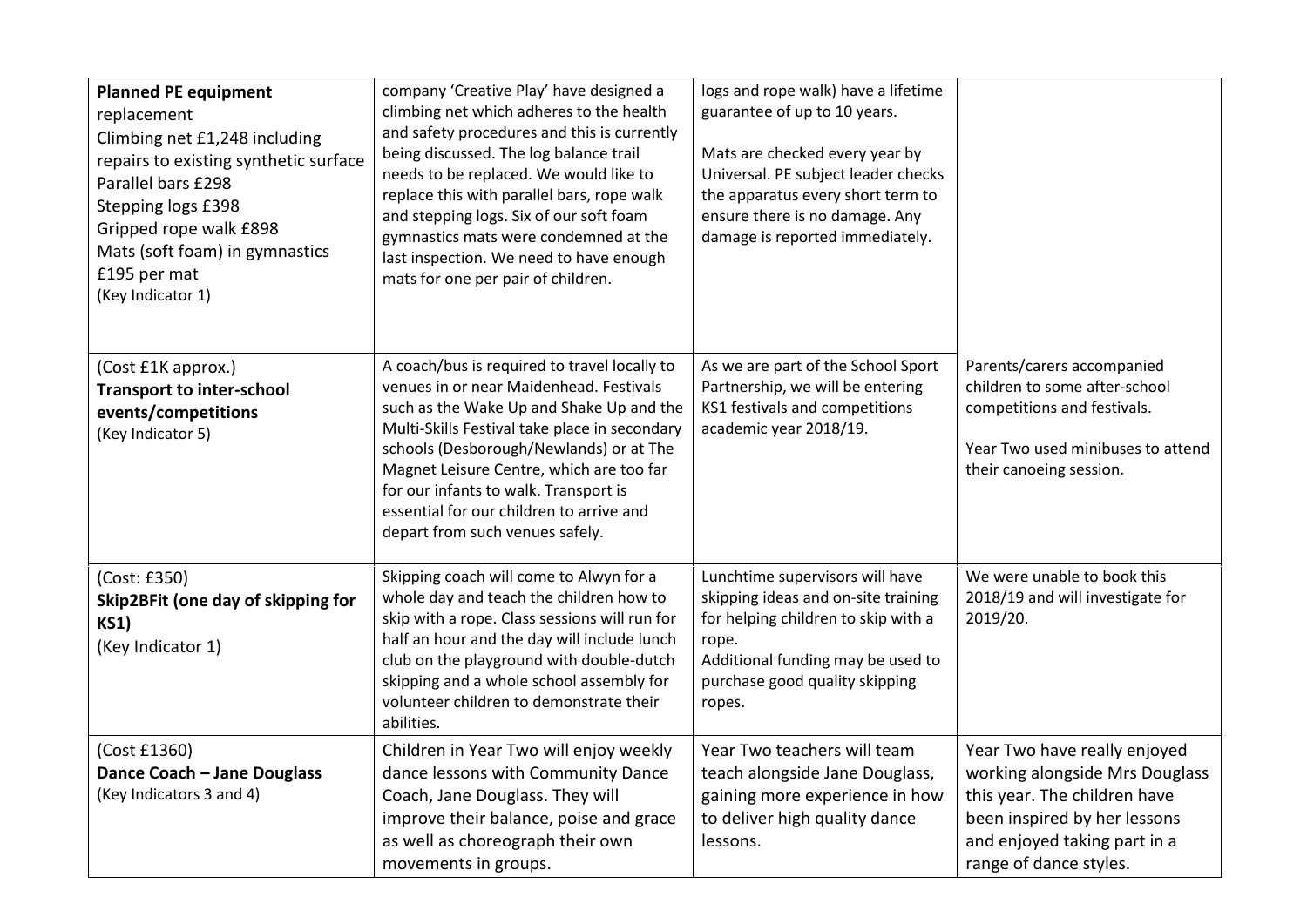|                                                                                                                                                                                                                                                                                                                                                         |                                                                                                                                                                                                                                                                                                                                                   |                                                                                                                                                                                                                                                                                                                                                                                                                  | Natasha also supported some<br>lesson in Year Two. Both<br>coaches supported the children<br>in their end of year production<br>and teachers also enjoyed the<br>sessions.<br>This will continue next year for<br>Year Two in the summer term.                                     |
|---------------------------------------------------------------------------------------------------------------------------------------------------------------------------------------------------------------------------------------------------------------------------------------------------------------------------------------------------------|---------------------------------------------------------------------------------------------------------------------------------------------------------------------------------------------------------------------------------------------------------------------------------------------------------------------------------------------------|------------------------------------------------------------------------------------------------------------------------------------------------------------------------------------------------------------------------------------------------------------------------------------------------------------------------------------------------------------------------------------------------------------------|------------------------------------------------------------------------------------------------------------------------------------------------------------------------------------------------------------------------------------------------------------------------------------|
| (Cost £599)<br><b>Danny Butler from Extreme</b><br><b>Mountain Bike Show</b><br>The extreme mountain bike show<br>demonstrates 'what you can when<br>you really put your mind to it'.<br>From Team GB, Danny Butler talks<br>to children about bullying; what to<br>do and who to talk to if they think<br>they are being bullied.<br>(Key Indicator 1) | The children in Foundation, Year One<br>and Year Two were amazed by the<br>tricks and stunts presented to them<br>during the mountain bike show.<br>Children were talking about bike safety<br>and the positive message that bullying<br>is not acceptable for days after the<br>show.<br>"That was so cool!"                                     | Teachers and teaching<br>assistants thought Danny's<br>positive attitude, energy and<br>the way he spoke about his own<br>experiences of bullying, very<br>inspiring. They have spoken to<br>their classes about bullying and<br>children are able to recite the<br>three groups of people they<br>should tell if they feel they are<br>being bullied; parents/family,<br>teachers/adults in school,<br>friends. | This was a fantastic session for<br>the whole school. The children<br>were inspired by Danny's story<br>and showed great interest in his<br>sport. This visit showed good<br>cross curricular links to PSHE.<br>We will re-visit this experience<br>in two year with new children. |
| (Cost £395)<br><b>Fitness Dance Day</b><br>(Key Indicator 1)<br>https://youtu.be/v4RvOm40t6E                                                                                                                                                                                                                                                            | During our Music Week, the children in<br>each year group received a 30-minute<br>dance session with Harriet. They<br>thoroughly enjoyed this, dancing to the<br>latest sound tracks and following a variety<br>of dance moves.<br>"That was so much fun!"<br>"I loved the Gummy Bears song the best!"<br>"I was singing Shotgun by George Ezra." | Teachers were able to join in with<br>this dance session and see how<br>easy it is to simply play music and<br>create simple sequences that the<br>children will love.<br>We plan to repeat this dance<br>session next Music Week.                                                                                                                                                                               | All year groups enjoyed this<br>session. It promoted dance and<br>fitness, and enabled the children to<br>express themselves through dance.<br>The session was very energetic and<br>good fun.<br>We plan to continue this session<br>next year during music week.                 |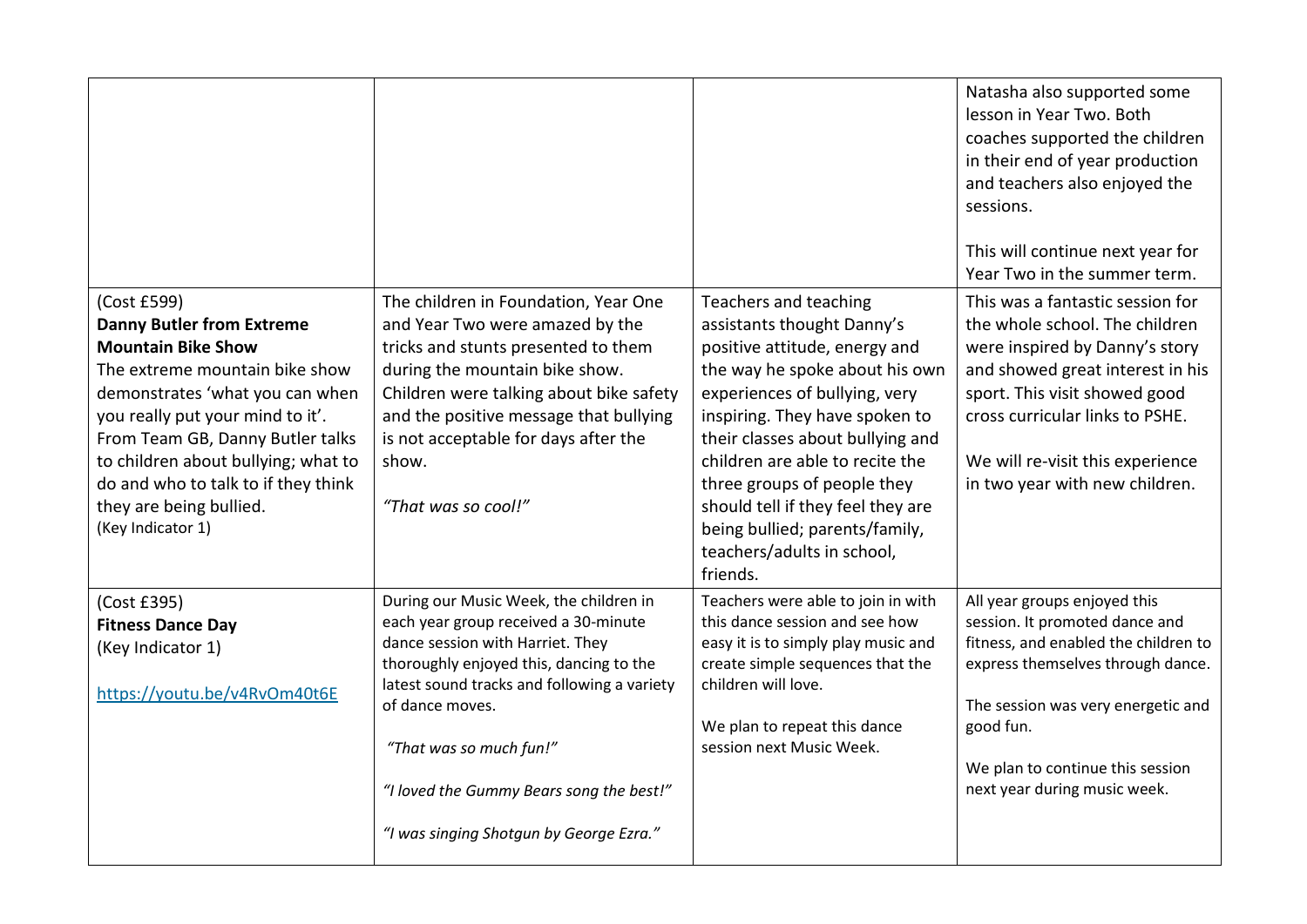## **Academic Year 2017 - 2018**

| <b>Actions &amp; Funding</b>                                                                                                                                                                                    | Impact                                                                                                                                                                                                                                                                                                                                                                                                                                                                                                                                           | <b>Sustainability</b>                                                                                                                                                                                                                                                                                                                                                                                                                                                                                    | <b>Review/Next steps</b>                                                                                                                                                                                                                                |
|-----------------------------------------------------------------------------------------------------------------------------------------------------------------------------------------------------------------|--------------------------------------------------------------------------------------------------------------------------------------------------------------------------------------------------------------------------------------------------------------------------------------------------------------------------------------------------------------------------------------------------------------------------------------------------------------------------------------------------------------------------------------------------|----------------------------------------------------------------------------------------------------------------------------------------------------------------------------------------------------------------------------------------------------------------------------------------------------------------------------------------------------------------------------------------------------------------------------------------------------------------------------------------------------------|---------------------------------------------------------------------------------------------------------------------------------------------------------------------------------------------------------------------------------------------------------|
| (Actions identified through self-<br>review to improve the quality of<br>provision)                                                                                                                             | (Anticipated/actual effect on pupils<br>including measures/evidence)                                                                                                                                                                                                                                                                                                                                                                                                                                                                             | (How will the improvements be<br>sustained)                                                                                                                                                                                                                                                                                                                                                                                                                                                              |                                                                                                                                                                                                                                                         |
| (Cost: E3,600)<br><b>Premier Sport</b><br>Mr Smith is a sports specialist who<br>teaches and demonstrates Multi-<br>skills, Athletics and Games with<br>Year 2 pupils and teachers.<br>(Key Indicators 3 and 4) | All Y2 teachers have agreed that Mr<br>Smith works very well with the<br>children; demonstrating how to break<br>down movements (skipping, jumping)<br>and targeting those who need<br>additional support or challenges.<br>"I love P.E. lessons with Mr Smith. He<br>showed me how to skip without a rope.<br>Now I'm trying to skip with a rope. I<br>never thought I could do that"<br>"Mr Smith loves teaching P.E. He is<br>always happy. He told me I am very<br>good at aiming properly because I got<br>three points in our game today". | Y2 teachers are taught how to deliver<br>excellent lessons with their own class.<br>They have a bank of ideas in order to<br>help all children with locomotive and<br>fundamental skills, whatever their<br>starting ability. Many ideas can be<br>carried over to future classes and<br>teachers are able to recall<br>games/activities to try with children<br>who may need challenging or<br>additional support. Lesson plans are<br>emailed to the school.<br>We plan to continue this intervention. | Y2 teachers have requested that Mr<br>Smith return and that he start an<br>assessment tool so teachers can see<br>where their pupils started and where<br>they progressed to.<br>Mr Smith has agreed to start an<br>assessment tool next academic year. |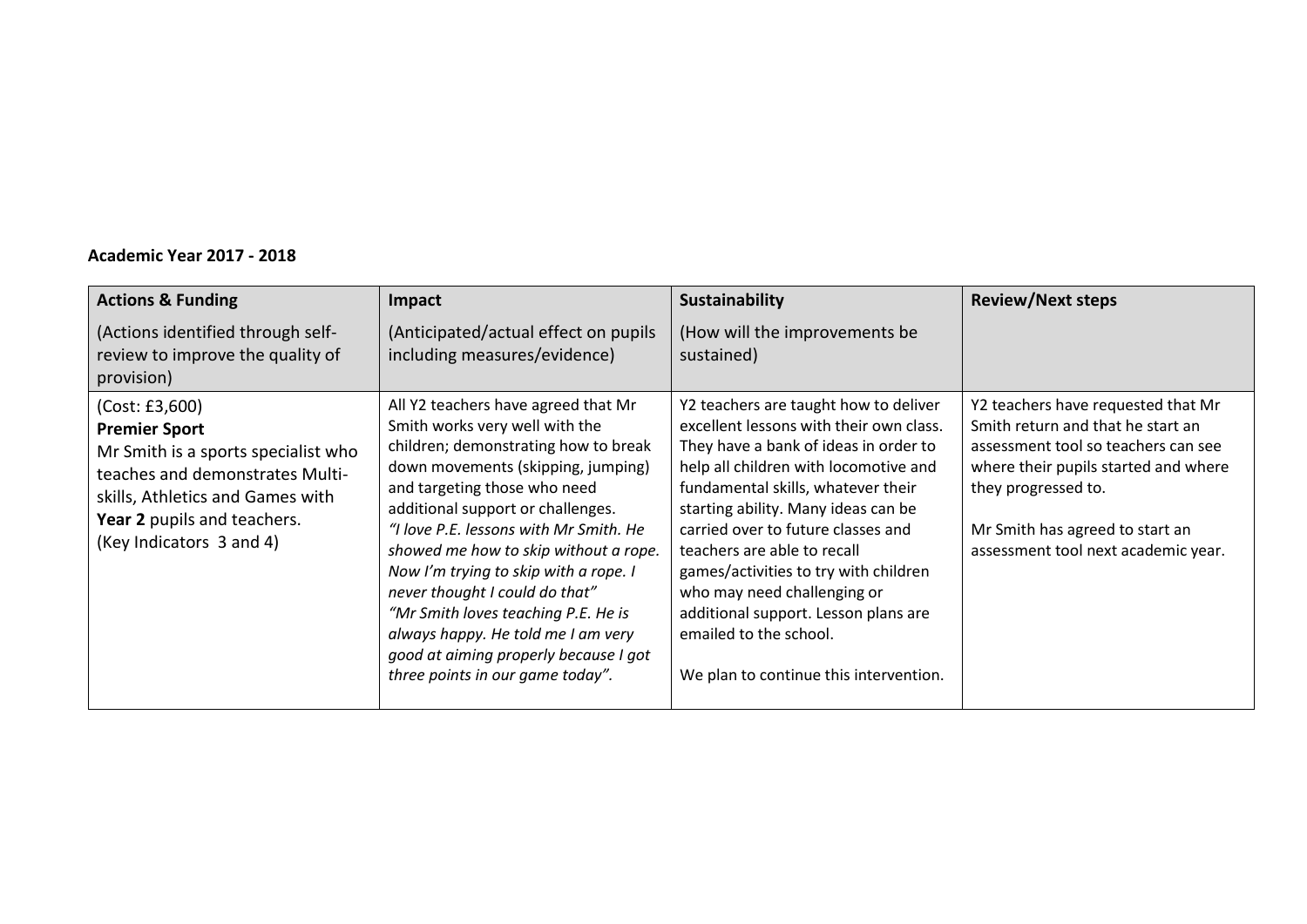| (Cost: £2,160)<br><b>MNR Coaching</b><br>Mr Baker is a sports specialist. He<br>teaches and demonstrates good<br>fundamental and locomotive skills<br>with Year 1 pupils and teachers.<br>(Key Indicators 3 and 4) | When hearing Mr Baker has returned<br>to teach P.E. this academic year, there<br>was a resounding cheer (from children<br>and teachers!) Mr Baker is enthusiastic<br>and provides excellent lesson plans<br>which he demonstrates to all Y1<br>teachers.<br>"I love playing supermarket sweep. It<br>helps me add up because then I know<br>how many points I've got for all the<br>healthy food I grab."<br>"Mr Baker helped me make friends<br>when we played a game. We had to<br>play in a team." | Y1 teachers follow excellent lesson<br>plans which are differentiated. All<br>children are challenged and supported<br>as appropriate. Teachers are given<br>plenty of ideas/activities to introduce<br>should anyone have difficulty in<br>specific locomotive skills. Lesson plans<br>are emailed to the school.<br>We plan to continue this intervention. | Y1 teachers have requested that Mr<br>Baker return and that he start an<br>assessment tool so teachers can see<br>where their class started from and<br>where they progressed to.<br>Mr Baker has agreed to start an<br>assessment tool next academic year.                                                      |
|--------------------------------------------------------------------------------------------------------------------------------------------------------------------------------------------------------------------|-------------------------------------------------------------------------------------------------------------------------------------------------------------------------------------------------------------------------------------------------------------------------------------------------------------------------------------------------------------------------------------------------------------------------------------------------------------------------------------------------------|--------------------------------------------------------------------------------------------------------------------------------------------------------------------------------------------------------------------------------------------------------------------------------------------------------------------------------------------------------------|------------------------------------------------------------------------------------------------------------------------------------------------------------------------------------------------------------------------------------------------------------------------------------------------------------------|
| (Cost: £540)<br><b>MNR Coaching (lunch club)</b><br>Mr Baker comes to Alwyn once a<br>week for lunch club (Wednesdays<br>prior to the lesson time with Year<br>One)<br>(Key Indicator 1)                           | Children have improved locomotive<br>skills and are better at listening and<br>responding to instructions. They are<br>developing an understanding of the<br>importance of teamwork and<br>comradery across the key stage.<br>"Yes! It's Wednesday. Mr Baker day!"                                                                                                                                                                                                                                    | KS 1 can choose if they wish to join in<br>or not. Many do and this is a popular<br>club. Lunchtime supervisors take it in<br>turns to observe the games/activities<br>led by Mr Baker. (Key Indicator 3)<br>We plan to continue this intervention.                                                                                                          | The children and teaching assistants<br>look forward to Wednesdays when<br>they will receive well organised and<br>controlled activities. Teaching<br>assistants have been impressed with<br>the children's listening and teamwork<br>skills.<br>Mr Baker is happy to continue lunch<br>club next academic year. |
| (Cost: £900)<br><b>Footie Bugs (lunch club)</b><br>Adam, football coach comes to<br>Alwyn twice at lunchtimes. He<br>works with Y1 from 12.15-12.45pm<br>and Y2 from 12.45-1.15pm.<br>(Key Indicator 1)            | This is a very popular club where the<br>children in each year group play<br>football refereed by our football coach.<br>"Who's on my team? I'm Chelsea! I<br>love playing football with friends from<br>other classes."                                                                                                                                                                                                                                                                              | KS1 can choose if they wish to join in or<br>not. Many do and this is a very popular<br>club. Lunchtime supervisors take it in<br>turns to observe the games/activities<br>led by Adam. (Key Indicator 3)<br>We plan to continue this intervention.                                                                                                          | Children have enjoyed football club<br>and have asked for football skills.<br>Adam has agreed to this, with one day<br>refereeing football games and one day<br>offering a more skilled session.                                                                                                                 |
| (Cost: £1,400)<br><b>Infant SLA - Ascot &amp; Maidenhead</b><br><b>School Sports Partnership</b><br>(Key Indicators 3 and 5)                                                                                       | The School Sports Partnership offers<br>several festivals for children, coaching<br>sessions/inset days for teachers and<br>teaching assistants, self-review tools in<br>line with Ofsted expectations and                                                                                                                                                                                                                                                                                            | Teachers are trained by sports<br>specialists either in school (Mrs<br>Douglass; dance instructor, Mrs<br>Rickards, gymnastics coach) or by<br>attending twilight sessions at local                                                                                                                                                                          | We will buy into the SLA again, taking<br>the Active plus which will allow us to<br>buy credits which will go toward<br>additional training for teachers and<br>festivals for pupils.                                                                                                                            |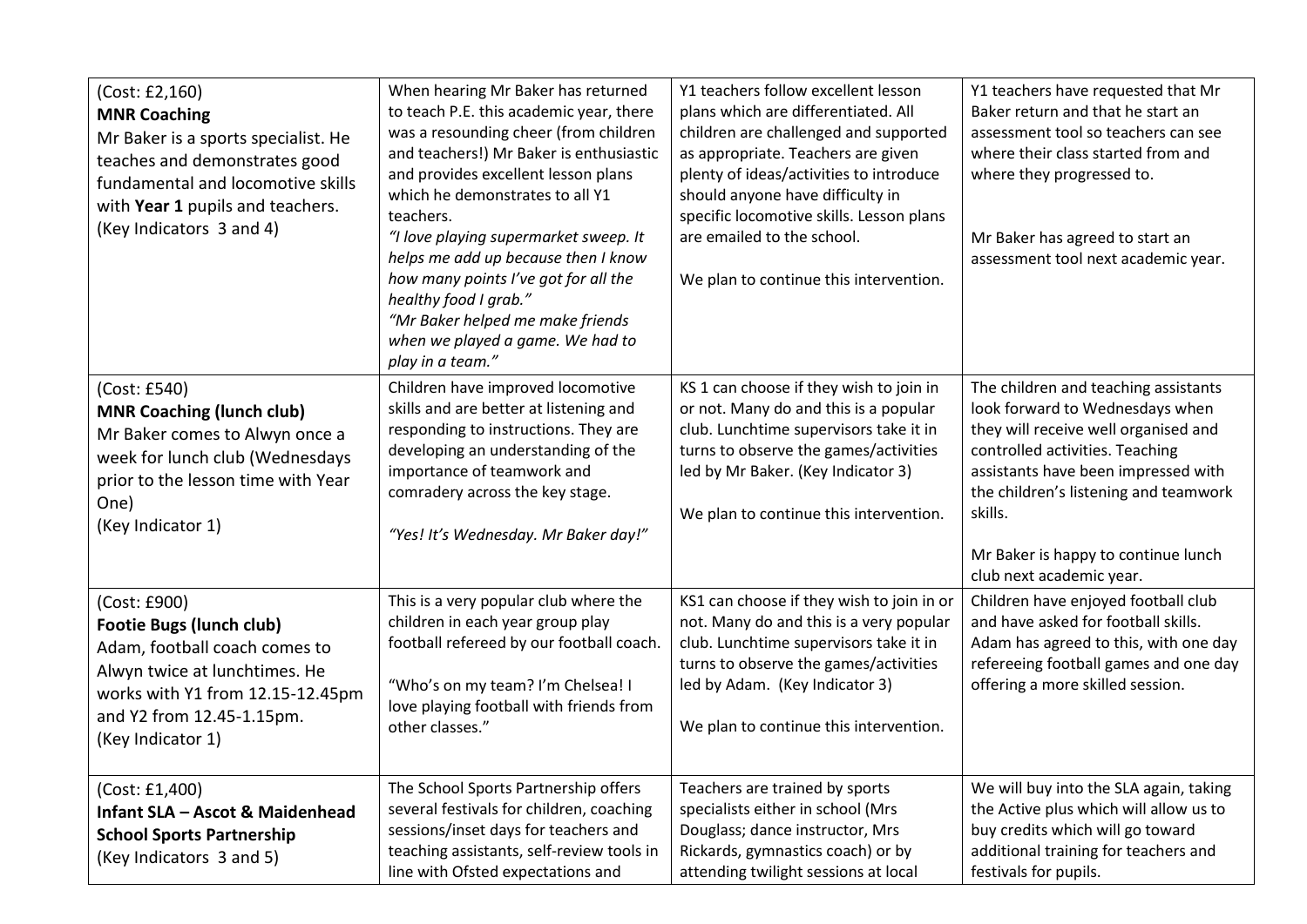|                                                                   | updated information with regards to<br>the safety of teaching P.E. in school.<br>Teachers feel more confident when<br>delivering high quality P.E. lessons with<br>a range of differentiation; support and<br>challenge for individuals.                                                                                                                                                                                                                                                      | schools. We intend to have a Real P.E.<br>inset day in February in order to train<br>all teachers in the delivery of Real PE.<br>(Key Indicator 3)<br>We hope to be involved in the<br>partnership next year.                                                                     |                                                                                                                                                                                                                                                                |
|-------------------------------------------------------------------|-----------------------------------------------------------------------------------------------------------------------------------------------------------------------------------------------------------------------------------------------------------------------------------------------------------------------------------------------------------------------------------------------------------------------------------------------------------------------------------------------|-----------------------------------------------------------------------------------------------------------------------------------------------------------------------------------------------------------------------------------------------------------------------------------|----------------------------------------------------------------------------------------------------------------------------------------------------------------------------------------------------------------------------------------------------------------|
| (Cost: £1,000)<br><b>Canoeing for Year 2</b><br>(Key Indicator 4) | A fun morning/afternoon to celebrate<br>the end of an academic year. This<br>develops independence, confidence<br>and teamwork. Children are exposed to<br>water safety (linked to swimming<br>objectives in P.E.) and risk-taking in a<br>controlled environment in conjunction<br>with the Local Authority off-site<br>activities coordinators.                                                                                                                                             | Teachers will continue to work with the<br>Local Authority off-site activities<br>coordinators to provide age related<br>activities.<br>Children will have a good<br>understanding of water safety in the<br>future. It is likely their next school will<br>have a swimming pool. | Children loved canoeing and see it as a<br>real treat.<br>The new Y2 children are already<br>looking forward to canoeing in July,<br>having read about the experiences<br>from a 'What to look forward to'<br>book Y2 children wrote for upcoming<br>children. |
| (Cost £500)<br><b>Year 1 Activity Day</b><br>(Key Indicator 4)    | A fun day to celebrate the end of an<br>academic year. This develops team<br>building and builds confidence. It also<br>links well to using our senses in science<br>(blind trail).<br>Children participate in different<br>activities and exercises, incorporating<br>skills, such as balancing, coordination<br>and endurance.<br>"Wow! That was so much fun. I loved<br>the game when we had to chase the<br>balloons and put them on the markers.<br>It's like I'm a Celebrity! Awesome!" | Teachers receive a day plan for all<br>activities which can be taught as one-<br>off lessons to help develop teamwork,<br>confidence, balance and coordination.<br>There are other links to non-core<br>(PSHE, Geography) and core (Science)<br>subjects.<br>(Key Indicator 3)    | The year one children enjoyed the<br>activities and were thrilled to<br>experience the games again during<br>sports day 2018.<br>We intend to book the activity day<br>again next year, with similar activities<br>as they were so popular.                    |
| (Cost: £575.00)<br><b>Bollywood Dance day for whole</b><br>school | Back by popular demand! Children<br>asked for dancing during Music Week<br>last year (in questionnaire). Bollywood<br>dancing helps develop coordination,                                                                                                                                                                                                                                                                                                                                     | Teachers and teaching assistants will<br>gain ideas of how to teach a different<br>style of dance.                                                                                                                                                                                | The children enjoyed this session<br>during Music Week. Teachers felt the<br>dance routines were easy to follow and                                                                                                                                            |